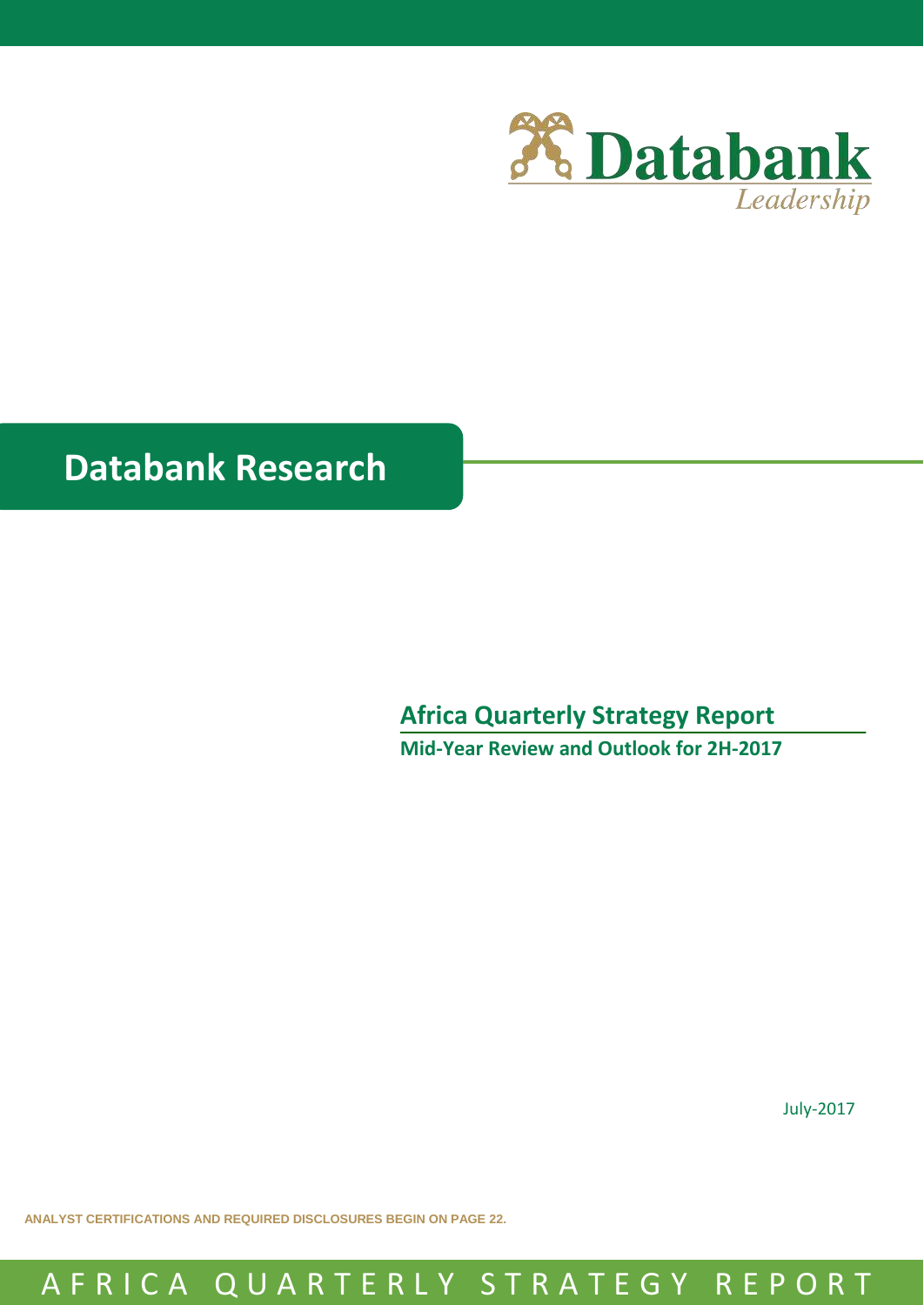

# **Contents**

- [Sub-Saharan African Fixed Income Market Overview...............](#page-6-0) 6
- [Sub-Saharan African Currencies](#page-10-0) ............................................. 10
- [Equity Markets in Sub-Saharan Africa](#page-12-0) .................................... 12
- [Commodity Market Performance...........................................](#page-19-0) 19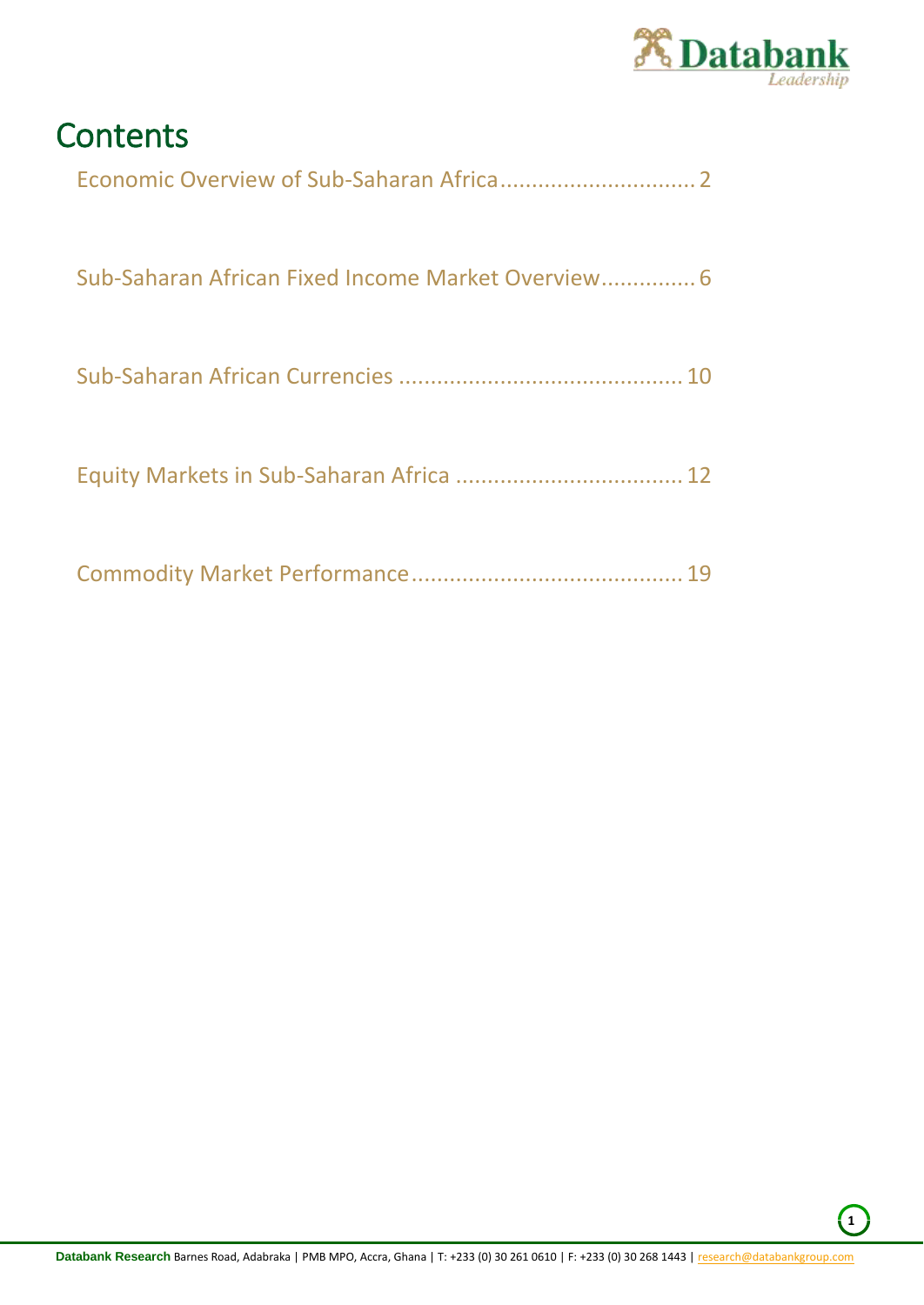# <span id="page-2-0"></span>Africa | Quarterly Report July-2017



# Economic Overview of Sub-Saharan Africa

## **A False Start for Africa's Largest Economies in the 1H-2017**

While growth expectations across Sub-Saharan Africa (SSA) remain broadly bullish, the continent's largest economies registered a false start to 2017. Nigeria and South Africa recorded contractions in the real sectors of the economy in Q1-2017 whereas Egypt showed strong indications of exceeding the IMF's growth forecast.

**South Africa:** Real GDP growth turned out in the negative territory for the 2nd consecutive quarter by -0.7% q/q. Waning consumer confidence resulted in a decline in Household consumption expenditure, pulling down real GDP growth by 1.4%.



*Source: Databank Research, South Africa Ministry of Finance*

Although the mining & quarrying subsector expanded to contribute +0.9% to overall real GDP growth, the slump in consumer spending exerted greater downward pressure on general economic activity. We view the weak consumer spending and shrinking real sector as major downside risks to government revenue outlook as the country seeks to cut fiscal deficit to 3.1% for the 2017/2018 fiscal year.

We believe the potential shocks to South Africa's revenue forecast would increase the government's borrowing requirements to bridge the resultant funding gap. Inflation declined consistently in 1H-2017 to 5.3% in Apr-2017, falling within the central bank's target range of 3% – 6% but still above the 4.5% midpoint target. Despite the four consecutive months of decline in all measures of CPI inflation, we believe inflationary pressures persist and this could limit the scope for sizeable cuts in the monetary policy rate to stimulate consumer spending.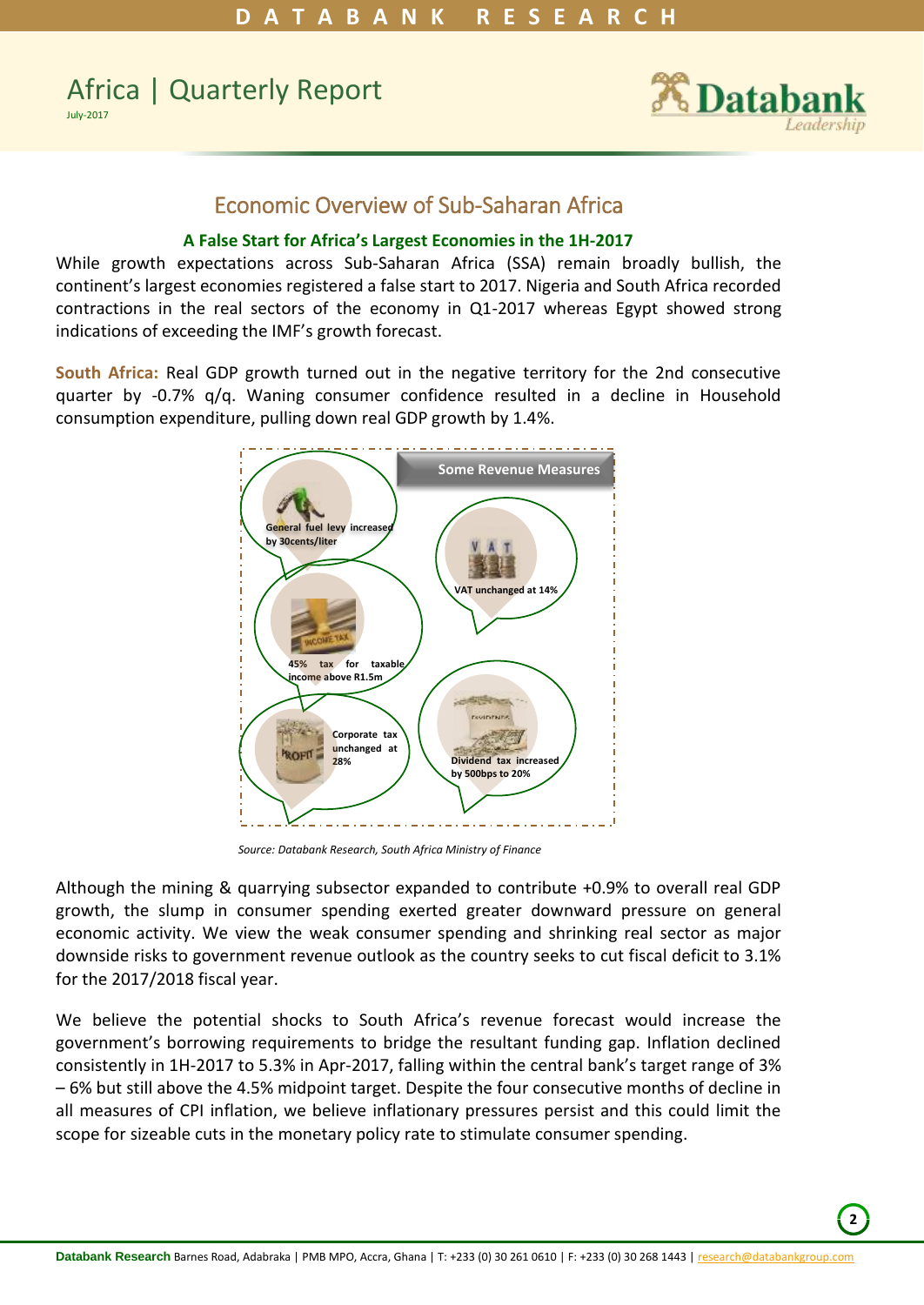

Sep-16 Nov-16 Jan-17 Mar-17 May-17

**Nigeria:** Africa's top oil producer contracted for the 5th consecutive quarter in Q1-2017, posting a negative growth of 0.52%YoY. The latest contraction in Nigeria's economy reflects the YoY contraction in crude oil output and emphasizes the country's vulnerability to oil market shocks. Notwithstanding a 3.98% q/q recovery in crude oil production to 1.83 million barrel per day, the YoY outturn was 10.73% below same period 2016.



Nigeria recorded a 4 consecutive month of decline in CPI inflation to 16.25% in May-2017 from a peak of 18.72% in Jan-2017. We believe this raises the prospect of monetary easing in 2H-2017 to stimulate economic activity. We further reckon that inflation could decline at a much faster pace in 2H-2017 as favourable base effect is expected to suppress the rate of increase in the Consumer Price Index.

## **Ghana: Fiscal Risk Remains Elevated Despite Improved Growth and Inflation Expectations**

Ghana's projected budget deficit for 2017 (6.5%) hinges on a 33.5% YoY growth in total revenue (Inc. grant) while expenditure growth is limited to13.7%YoY. Available fiscal data for Jan. – April 2017 however indicate downside risks to revenue projections as the total revenue outturn for the period (GH¢11.00 billion) lagged expectations by 17%. The lower-than expected revenue performance was broad-based. In our view the revenue shortfalls for the period mainly reflect the spillover effects of the challenging operating environment from 2016. Government's benchmark oil revenue projection for the first four months (GH¢361.11 million) was based on expected average Brent price of \$56.14pb. The outturn for oil revenue was however 15.6% below target as crude oil price failed to match government's benchmark price during the period. We therefore view downside risks to global oil price as a key risk to revenue projections and fiscal consolidation.

We however observed encouraging indications of expenditure rationalization as the authorities successfully contained total expenditure for the period (GH¢13.44 billion) below budget limit by 21%. This resulted in a budget deficit of 1.5% compared with 2.2% target for Jan. – April 2017. We reckon the lower-than expected spending for the quarter was partly due to the strict enforcement of the Ghana Integrated Financial Management Information System (GIFMIS) at the various phases of the budget execution cycle. Nevertheless, we believe a revised budget in Q3- 2017 would be necessarily to sustain the credibility of the fiscal framework for 2017 and also align investor expectations. We therefore maintain our forecast budget deficit at 7.0%  $\pm$  50bps for 2017.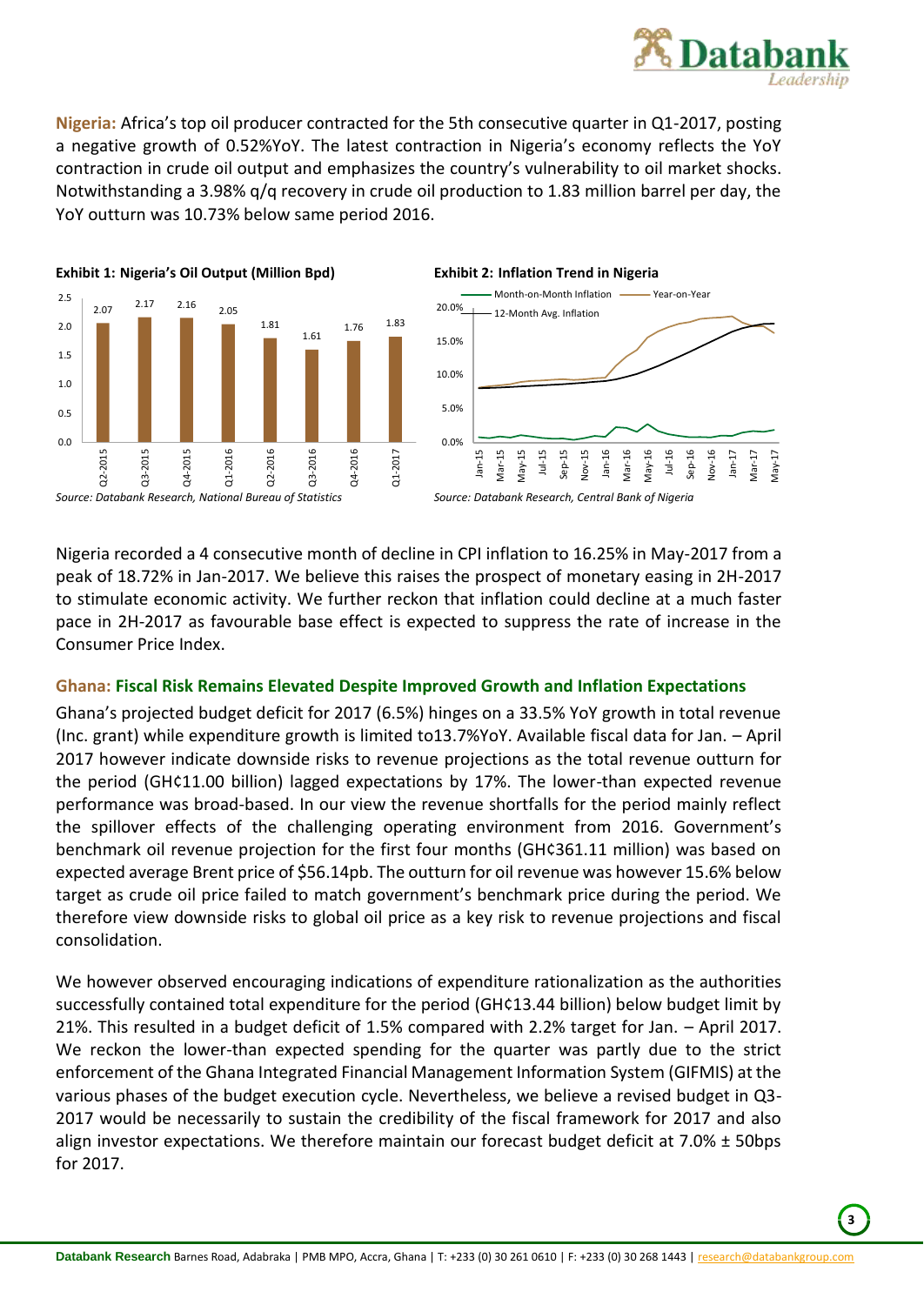

## **Deficit Financing: Consistent with Government's Preference for Domestic Sources rather Than External Financing.**

In line with government intentions, the GH¢3.05 billion (\$700.20 million) budget deficit for Jan. – April 2017 was broadly financed from domestic sources as the authorities seek to reduce the exchange rate vulnerability of the public debt portfolio. While net domestic borrowing was GH¢3.44 billion (\$788.83 million), external financing resulted in a net amortization of GH¢252.49 million (\$57.95 million), reflecting government's commitment to a wholly domestic financing in 2017.

The issuance of 7-yr and 15-yr local currency denominated bonds together with the tap issue of an existing 10-yr bond in Mar-2017 improved government's balances at the Bank of Ghana. We observed an improved government account balance at the central bank by GH¢7.66 billion (\$1.76 billion), reflecting proceeds from the bond issue in Mar-2017.

## **Inflation Heads Southward While Growth Prospects Improves: Monetary Policy Easing To Be Sustained.**

Headline inflation declined consistently from 15.4% in Dec-2016 to 12.1% in Jun-2017, reflecting subdued pressures from both demand and cost sides while a favourable base effect added further downside drift. We believe the easing cost-side pressures were mainly triggered by the raft of tax reliefs announced in the 2017 budget. We expect inflation to sustain the downward momentum in 2H-2017 as an anticipated good harvest in Q3-2017 weighs down food prices while downside risks to global crude oil price limits upside risks to non-food inflation. We therefore maintain our inflation forecast of  $10.1\% \pm 100$  bps by FY-2017 and expect the Bank of Ghana to sustain the policy easing cycle in 2H-2017.



Growth indicators have turned bullish in the last 6 months on the back of increased hydrocarbon production, higher minerals exports and growth in real private sector credit. Crude oil production at Ghana's oil fields, the Tweneboa Enyenra Ntomme (TEN) and Jubilee oil fields remain on track to meet the 2017 targets of 50,000bpd and 68,300bpd respectively while the output from the Sankofa-Gye Nyame (SGN) field commenced production in Jul-2017. The renewed downward pressure on crude oil price however poses a downside risk to crude oil earnings and nominal GDP.

Monetary conditions improved slightly in 1H-2017 although credit conditions remained tight on account of the weak asset quality of the banking sector. Real growth rate in credit to the private sector turned positive during 1H-2017 after contracting consistently from Mar-2016 to Dec-2016.

**4**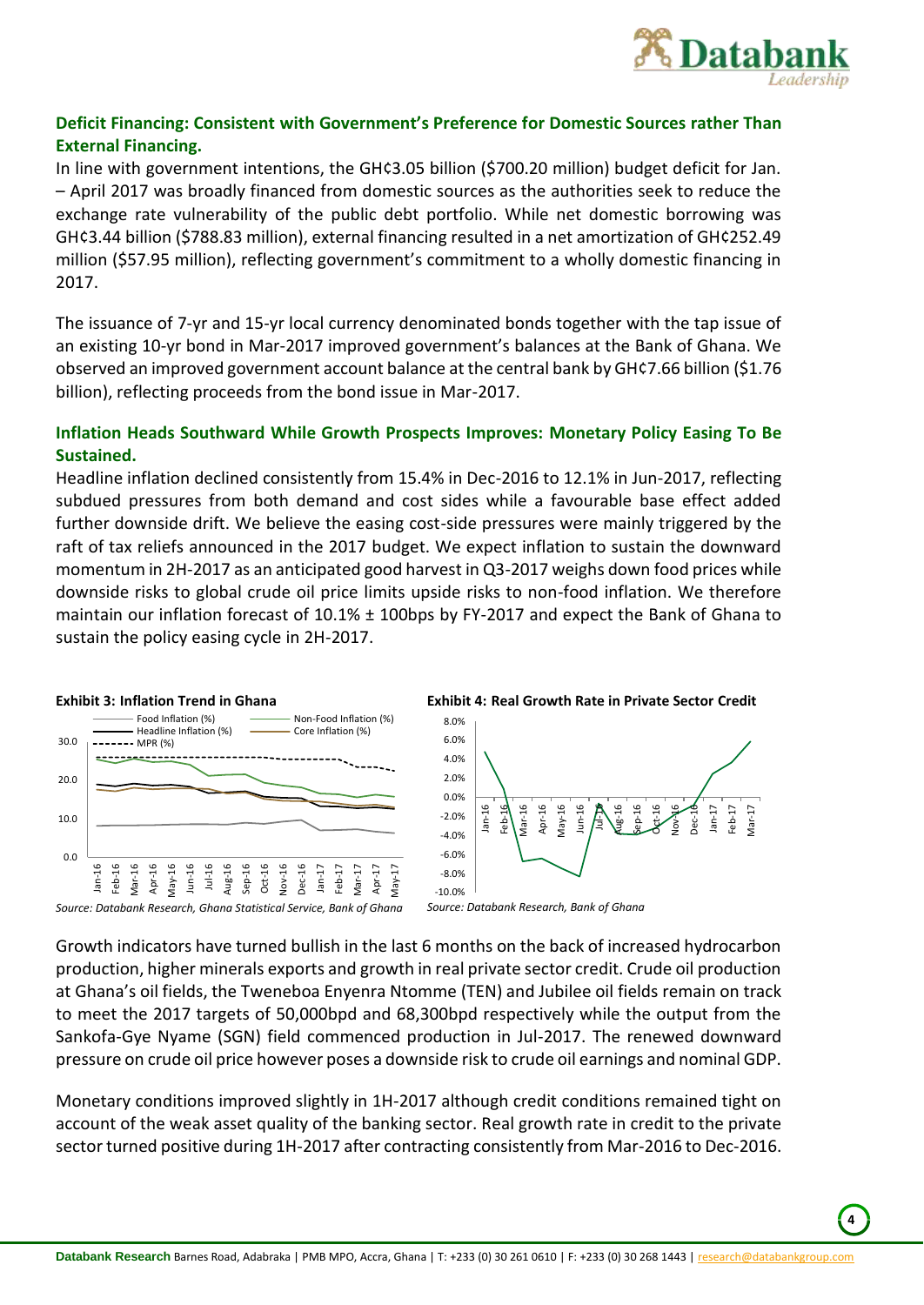

Notwithstanding the upturn in real growth in private sector credit, the general credit conditions was tight as average lending rate for the banking industry remained elevated at 32.5% as at Jun-2017. This however showed a 67bps reduction in the average lending rate during the first half of 2017, reflecting the easing monetary policy stance and raising the prospect of further declines in 2H-2017.

We believe the tight credit condition reflects the high Non-performing Loans (NPLs) in the banking industry (Apr-2017: 19.8%) which continues to sustain the high risk premium. We expect the upcoming issuance of an energy bond (through a Special Purpose Vehicle: SPV-ESLA) to lower the NPLs and aid stronger growth in private sector credit. While the monetary policy easing has been implemented as expected, banks still maintain a cautious stance to credit expansion. We however expect a softening of credit conditions in 2H-2017 on the back of anticipated repayment of the energy sector debts and sustained reduction in the monetary policy rate. This should support a rebound in non-oil real GDP growth.

## **A Stronger Q1-2017 Real GDP Growth: Aided by Expansion in the Extractive Sectors**

Ghana's real GDP growth for the first quarter of 2017 indicates prospects for a stronger near-tomedium term growth. Latest GDP data from the Ghana Statistical Service (GSS) showed a 6.6% YoY growth in real GDP growth in Q1-2017, compared to 4.4% in same period 2016. The growth momentum was supported by an 11.5% surge in industry while agriculture and service sectors witnessed 7.6% and 3.7% expansion respectively.

The rebound in industry growth reflects increased oil output, aided by additional 48,000bpd from the TEN oil field. In total, Ghana's average daily output increased to 131,900bpd for 1H-2017 compared to 88,300bpd for FY-2016 and 120,208bpd projected for 2017. The Jubilee FPSO is expected to shut down in Q4-2017 (~75days) for stabilization works on the turret bearing. Although the anticipated shutdown poses a risk to oil output, we expect the start of production from the SGN field in Jul-2017 and increased output from the TEN field to minimize the shortfall risks arising from the shutdown. Against the expectation of hydrocarbon-led expansion in industry and crops-led growth in the agriculture sector, we maintain our GDP growth forecast of 6.3% ± 50bps for FY-2017.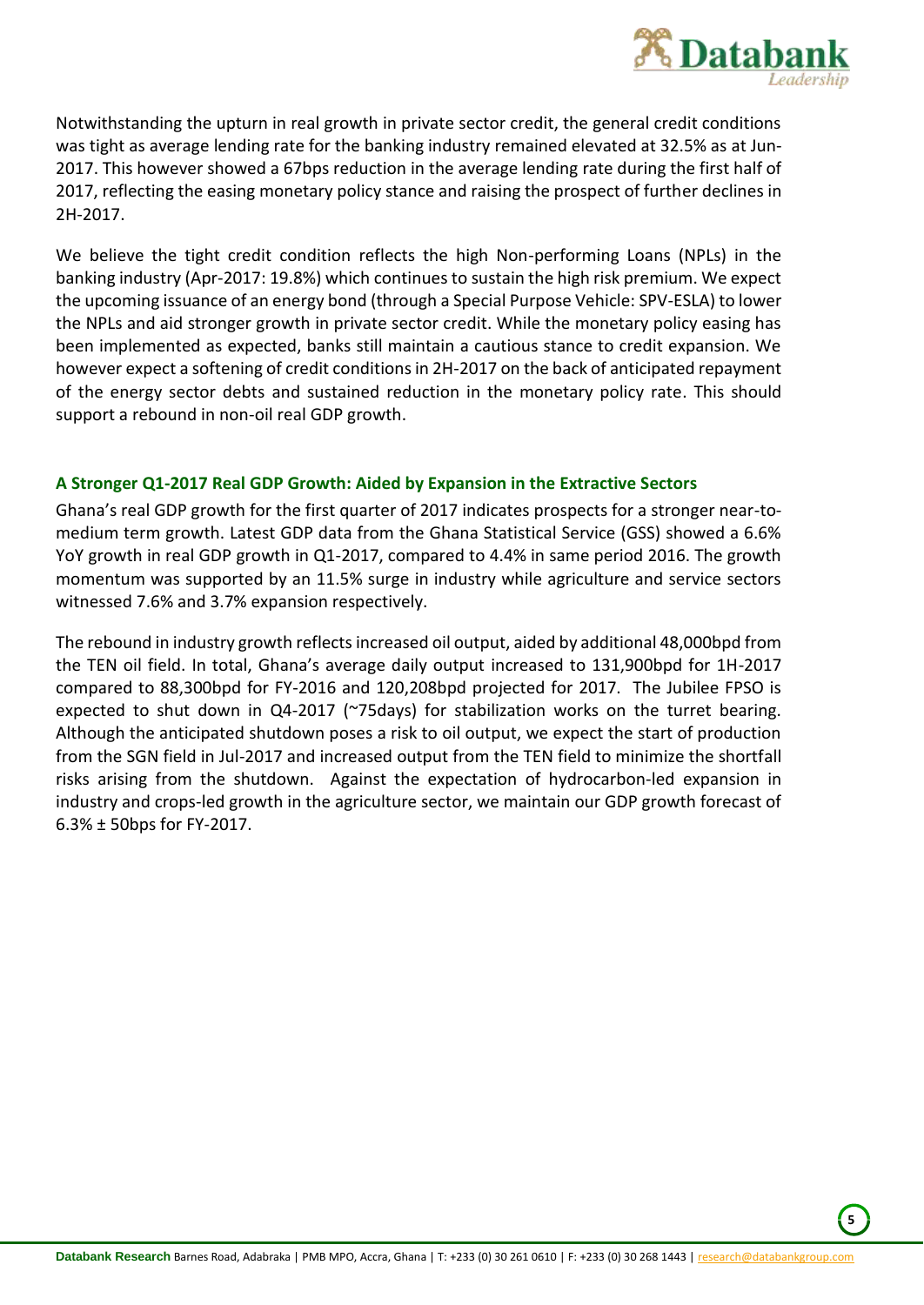

# Sub-Saharan African Fixed Income Market Overview

## **Yield Hunt Pushes African Sovereign Debt Issuances to Record High in 1H-2017**

<span id="page-6-0"></span>Notwithstanding two Federal funds rate hike in 1H-2017 and a gradual recovery in the global economy, African treasuries raised a record  $\sim$ \$13bn in sovereign issuances in 1H-2017. The record issuance occurred against the backdrop of an improving economic outlook, subdued political risks and the quest for higher yields in emerging markets.

## **Egypt: On-going Economic Reforms on Track, Underpins Strong Investor Appetite**

Egypt's bold approach to resolving the long-standing structural challenges that followed the 2011 political uprising is gaining traction. Egypt signed on to a 3-year \$12 billion Extended Fund Facility (EFF) with the IMF in Nov-2016 to support the implementation of a comprehensive home-grown economic reform plan. The program commenced with a frontloaded exchange rate, tax and subsidy reforms, culminating into a first successful review in May-2017. So far, the Egyptian pound has stabilized and the implementation of tax and energy subsidy reforms have strengthened government's fiscal position. The improved growth and fiscal outlook underpinned the strong investor appetite for Egyptian debts over the 1H-2017.

Over the 1H-2017, Egypt raised a total of \$7 billion from 5-Yr, 10-Yr and 30-Yr Eurobonds issued in in two tranches at competitive yields. The Eurobonds attracted a strong demand with a bid-tocover ratio of 3.43 as investors keep faith with the prospects of the economy.





1

*Source: Databank research, Central Bank of Egypt* 

Owing to the high external financing recorded over the period, domestic borrowing across the longer dated maturity spectrum slowed to EGP 29.2 billion (\$16.3 billion) relative to EGP 48.25 billion in 1H-2016. That notwithstanding, the demand for domestic debt was impressive, with the bid-to-cover ratio of 2.7x identical with the outturn in 1H-2016.

 $1$  Exchange rate adjusted return is an indicative ex-post estimation using average 91-day T-bill rate and the corresponding depreciation rate over a month.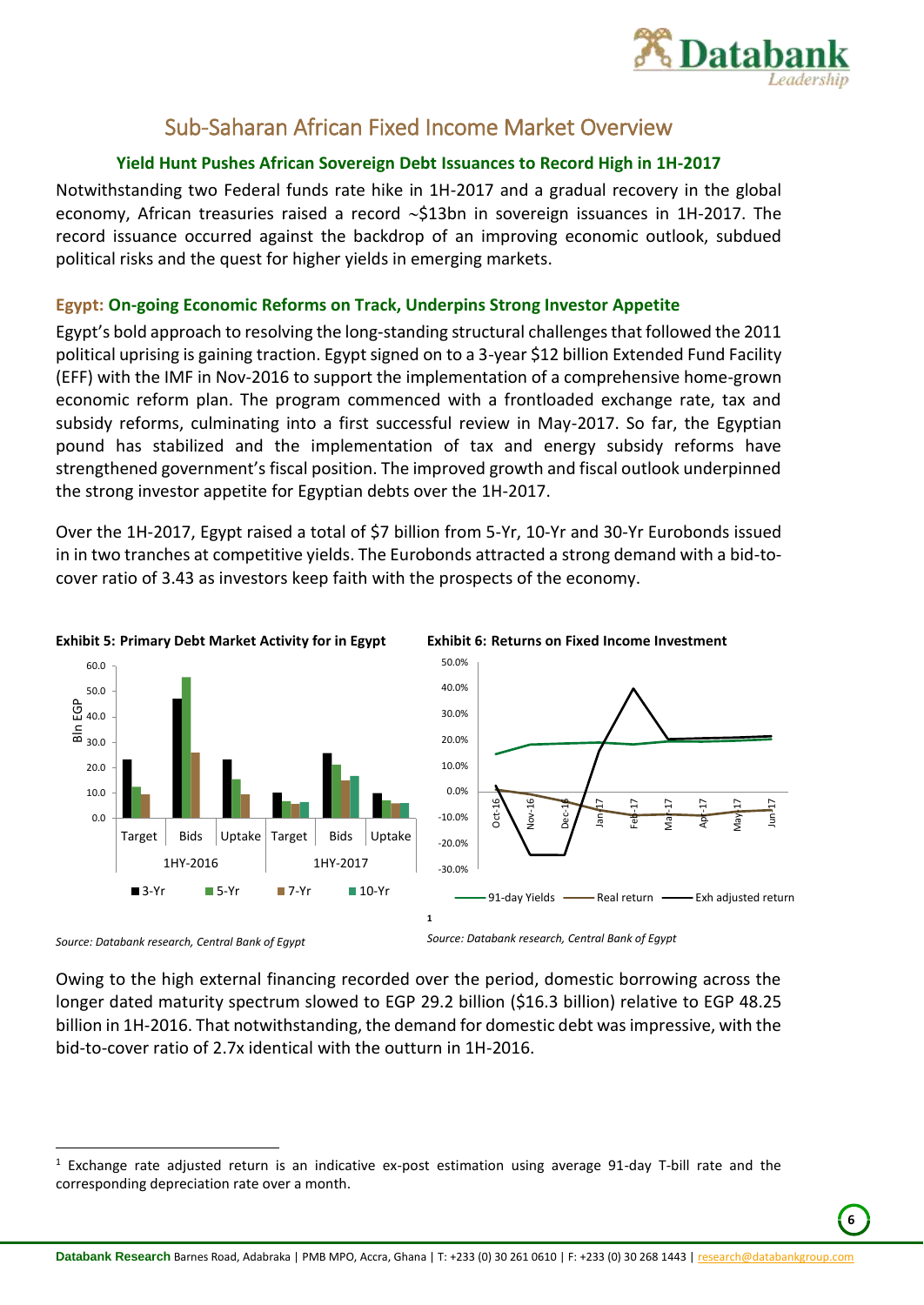

#### **Inflationary Pressures Tilt Real Yields in Favor of Off-shore Investors**

While investor appetite remain strong for Egypt's sovereign debts, elevated inflationary pressures has yielded negative real returns on domestic debts (see exhibit 6). However, the exchange rate adjusted returns were favorable as the EGP remained stable, explaining the rampant offshore investor presence in Egypt's fixed income market. With the IMF's vote of confidence following a successful first review of the EFF and an ambitious 2017/2018 budget set to be rolled out, we expect that fixed income market in Egypt will remain attractive. The current downward path of inflation is expected to continue as the unfavorable base effect of the tax reforms and exchange rate depreciation subside. As a result, we expect a gradual decline in nominal yields on domestic debts in the 2HY.

#### **South Africa: Political Uncertainties, Weak Economy Dims Near-Term Economic Outlook**

Rating agencies S&P, Fitch and Moody's expectedly downgraded South Africa's Foreign and Local Currency Sovereign Default Risk in 2Q-2017.While Moody's kept South Africa's rating a notch above junk, the country lost its investment grade rating within the Fitch and S&P rating matrix to BB+ (negative outlook). This followed a bout of uninspiring economic data and elevated political risks, resulting in the unpopular dismissal of finance minister, Pravin Gordhan, on March 30. The country avoided a credit downgrade last year despite the glaring weaknesses in the economy, thanks to the financial market's faith in the fiscal objective to grow the economy by 1.3% (up from 0.5% in 2016), and narrow the budget deficit to 2.4% of GDP in 2017 (down from 3.2% in 2016).



#### **Exhibit 7: Trends In Key Macroeconomic Indicators In South Africa**

*Source: Databank research, Reserve Bank of South Africa, South Africa Statistical Service* 

The abrupt dismissal of the revered finance minister stoked concerns among investors about fiscal prudence and the short-to-medium term outlook of the economy, sparking a widespread sell-off of offshore holdings of rand denominated financial assets. The Rand depreciated sharply as a result (See exhibit 7) while low demand owing to market apprehension underscores an uptick in nominal interest on short term bills (see Exhibit 7) despite the broad decline in inflation in 2Q-2017(inflation declined 6.8% Dec-2016 to the target range of 3%-6% in the 2Q).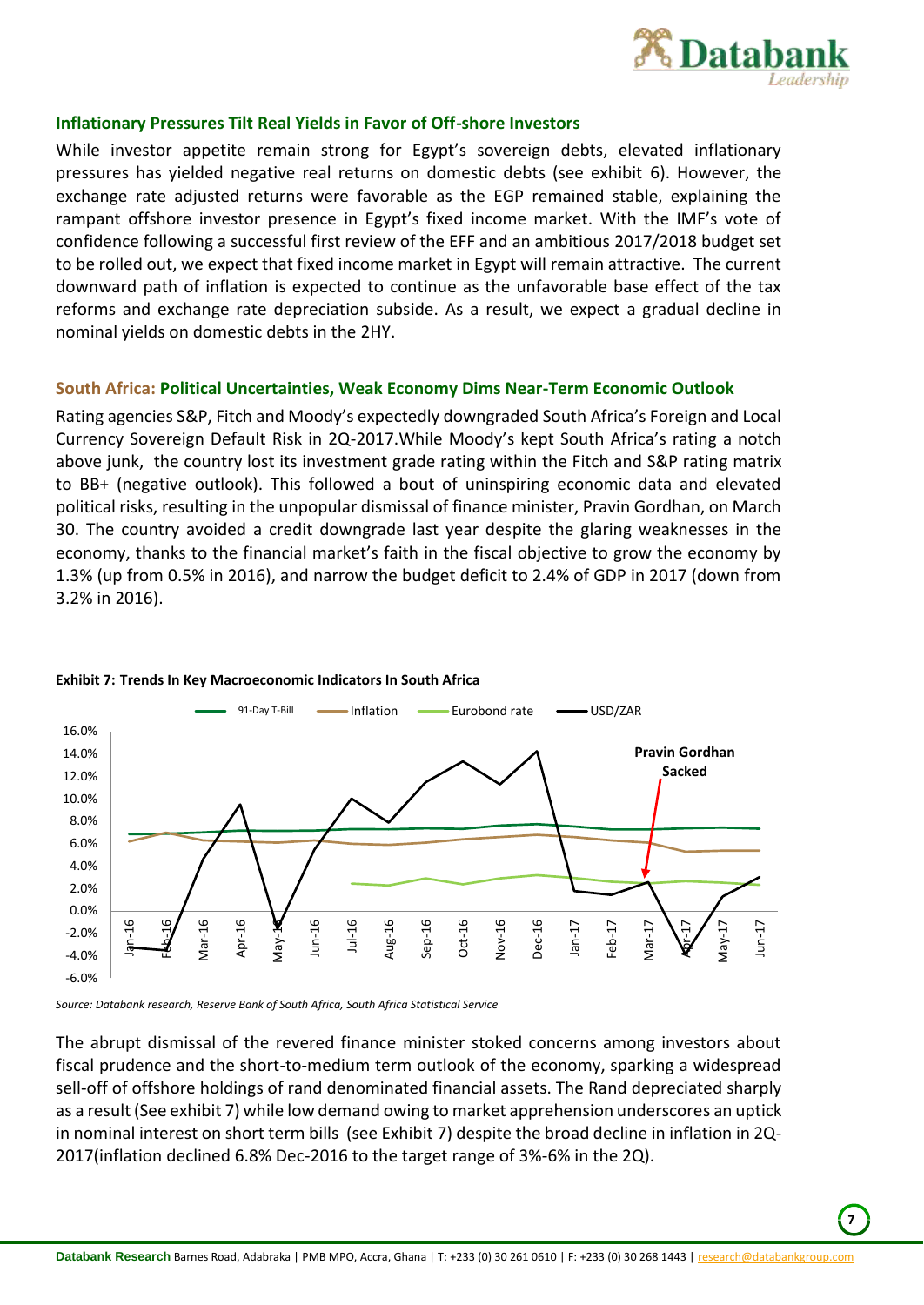

We maintain a bearish outlook for investment in South Africa on account of weak growth outlook, lack of policy coherence, political tensions and prevailing threats to the Central Bank's independence. The weaknesses in the real sector will require a fiscal stimulus, a development we believe will undermine fiscal consolidation and investor confidence in the near term.

### **Ghana: Improved Economic Outlook Underscores Broad-Based Decline in Yields**

The gradual rebalancing of the macro economy following a difficult end to the year 2016 has improved the outlook of the economy, underpinning a broad decline in nominal yields in 1H - 2017. Nominal yields have eased considerably in response to declining inflation, exchange rate stability and an improved growth outlook. Headline inflation has declined to 12.1% in Jun-2017 (-510bps since Sept-2016) with the underlying inflationary pressures subsiding significantly. Similarly, the Cedi has broadly stabilized owing to improved direct and portfolio investment inflows in Q2-2017. As a result, the Monetary Policy Committee (MPC) begun a cycle of monetary easing since Nov-2016 to spur economic growth. Cumulatively, the MPC cut the Monetary Policy Rate (MPR) by 300bps in the 1H-2017.

Given the favorable outlook for inflation in the near term, the MPC is expected to sustain the monetary easing cycle into the 2H-2017. The resultant lower cost of funds for banks is expected to create additional liquidity for investment. The rising rate of non-performing loans in the banking sector could however restrict loan book expansion, resulting in an elevated demand for GoG debts. We believe this is partly responsible for the broad-based decline in nominal yields across the maturity curve.

#### **Primary Market Activity for Treasury Debts in 1H-2017**

The government stayed committed to its objective of re-profiling Ghana's debt away from the shorter end of the maturity curve in the 1HY. In line with that objective, the government introduced a 15-Yr domestic bond to the market and tapped existing 5-Yr, 7-Yr and 10-Yr bonds in Q2-2017. The government raised an estimated GH¢36 billion (\$8.3billion) across the maturity spectrum over the 1H-2017. The proceeds were used to roll-over forecast maturities worth GH¢30.24 billion (\$6.94 billion). The remaining GH¢6.17 billion (\$1.34billion), being fresh borrowing for the period, was used in financing budgetary operations and building a liquidity buffer for liability management.

| <b>Tenure</b> | <b>Target</b> | <b>Maturity</b> | <b>Issued</b> | <b>Fresh Issuance</b> | <b>Target</b> | <b>Maturity</b> |  |
|---------------|---------------|-----------------|---------------|-----------------------|---------------|-----------------|--|
|               | GH¢'bn        | GH¢'bn          | GH¢'bn        |                       | GH¢'bn        | GH¢'bn          |  |
| $91$ -day     | 15.35         | 20.12           | 18.01         | (2.11)                | 8.67          | 9.02            |  |
| $182$ -day    | 8.8           | 7.17            | 4.04          | (3.13)                | 2.46          | 2.40            |  |
| $1-Yr$        | 1.6           | 0.61            | 2.34          | 1,73                  | 0.60          | 0.25            |  |
| $2-Yr$        | 2.4           | 1.09            | 0.94          | (0.99)                | 0.80          | 0.13            |  |
| $3-Yr$        | 1.5           | 0.98            | 1.72          | 0.73                  | 0.80          | 0.40            |  |
| $5-Yr$        | 2.5           | 0.27            | 1.48          | 1.21                  | 1.50          | 0.90            |  |
| $7-Yr$        | 1.1           | ٠               | 1.45          | 1.45                  | ٠             | ۰               |  |
| $10-Yr$       | 2.2           | ٠               | 3.85          | 3.85                  | ۰             |                 |  |
| $15-Yr$       | 4.2           | ٠               | 3.42          | 3.42                  | 2.60          | -               |  |
| Total         | 39.65         | 30.24           | 36.41         | 6.17                  | 17.43         | 13.1            |  |

#### **Exhibit 8: Primary Debt Market Activity in Ghana (1H-2017)**

*Source: Databank research, Central Security Depository*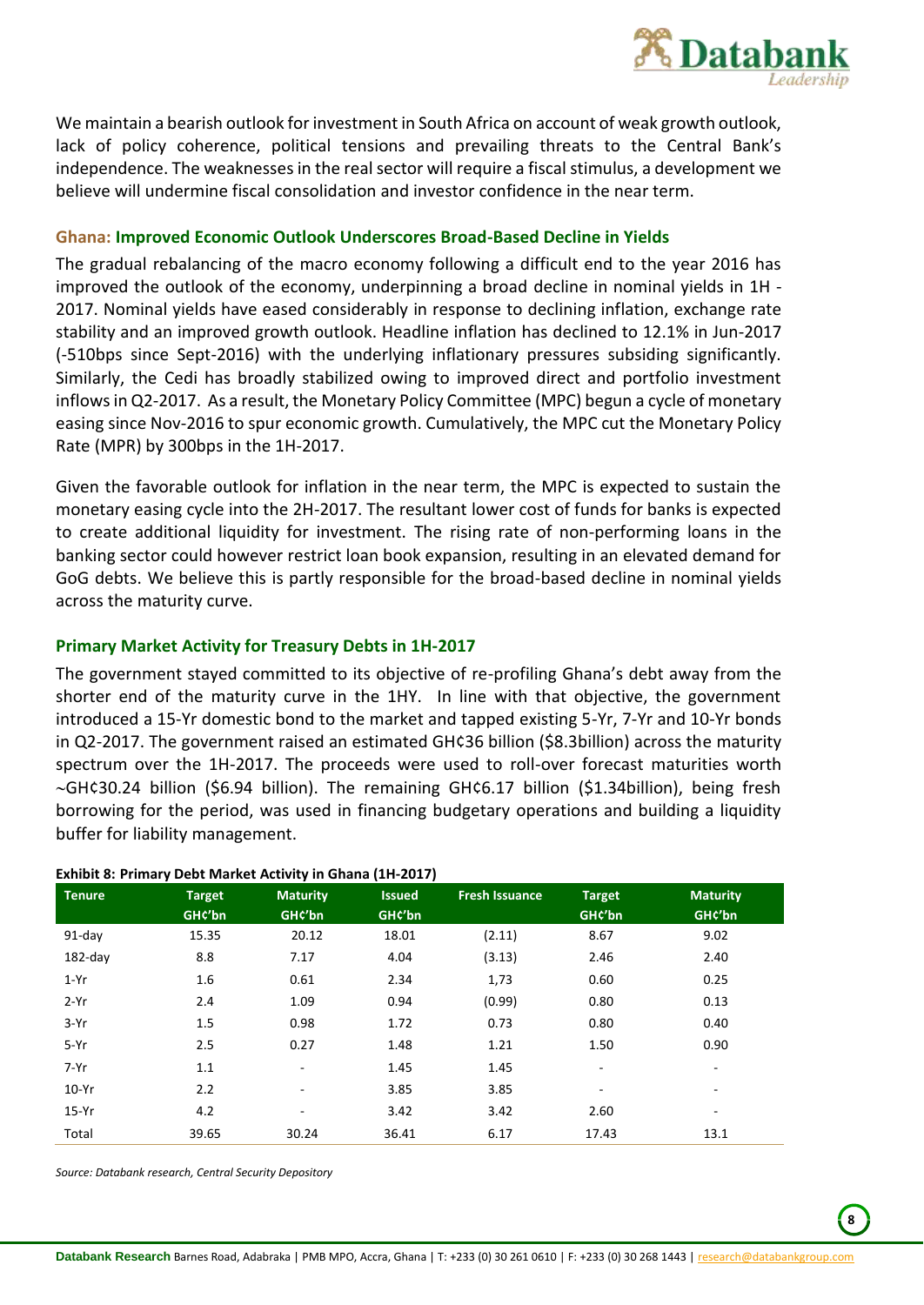

In our view, the strong liquidity buffer created over the 1H-2016 supported an effective liquidity management, enabling government to trim nominal interest rates across the curve. As a result, the yield curve for domestic debts has normalized with nominal yields closing the 1HY within a range of 11.93% and 19.75%.

**Exhibit 10: Yield Curve** 







*Source: Databank research, Central Securities Depository*

*Source: Databank research , Bank of Ghana* 

We believe government has built an ample buffer to facilitate short-term liability management without distorting the debt issuance calendar. With a stable currency, a slowing inflation and an expected uptick in agriculture and industrial growth along with strong commitment to fiscal discipline, we maintain a bullish macroeconomic outlook. We envisage a sustained investor interest in Ghana on this outlook though the revenue shortfalls observed over the 1H-2017 remain a downside risk to the fiscal outlook. That notwithstanding, we expect the slowing refinancing needs of government at the shorter end of the maturity profile to sustain the decline in nominal yields. We therefore project nominal yields to stabilize within a range of 11.5% -18% across the maturity profile in the 2H-2017. Based on this outlook, our analysis revealed that the longer dated bonds with shorter (≤1 Yr.) term-to-maturity offers greater return prospects than short term instruments at the primary auction.

**<sup>.</sup>** 2 Short term debt: Maturity≤1-Yr; medium term Debt: 1-Yr>maturity≤4.99-Yrs; Long term debt: Maturity≥5-Yrs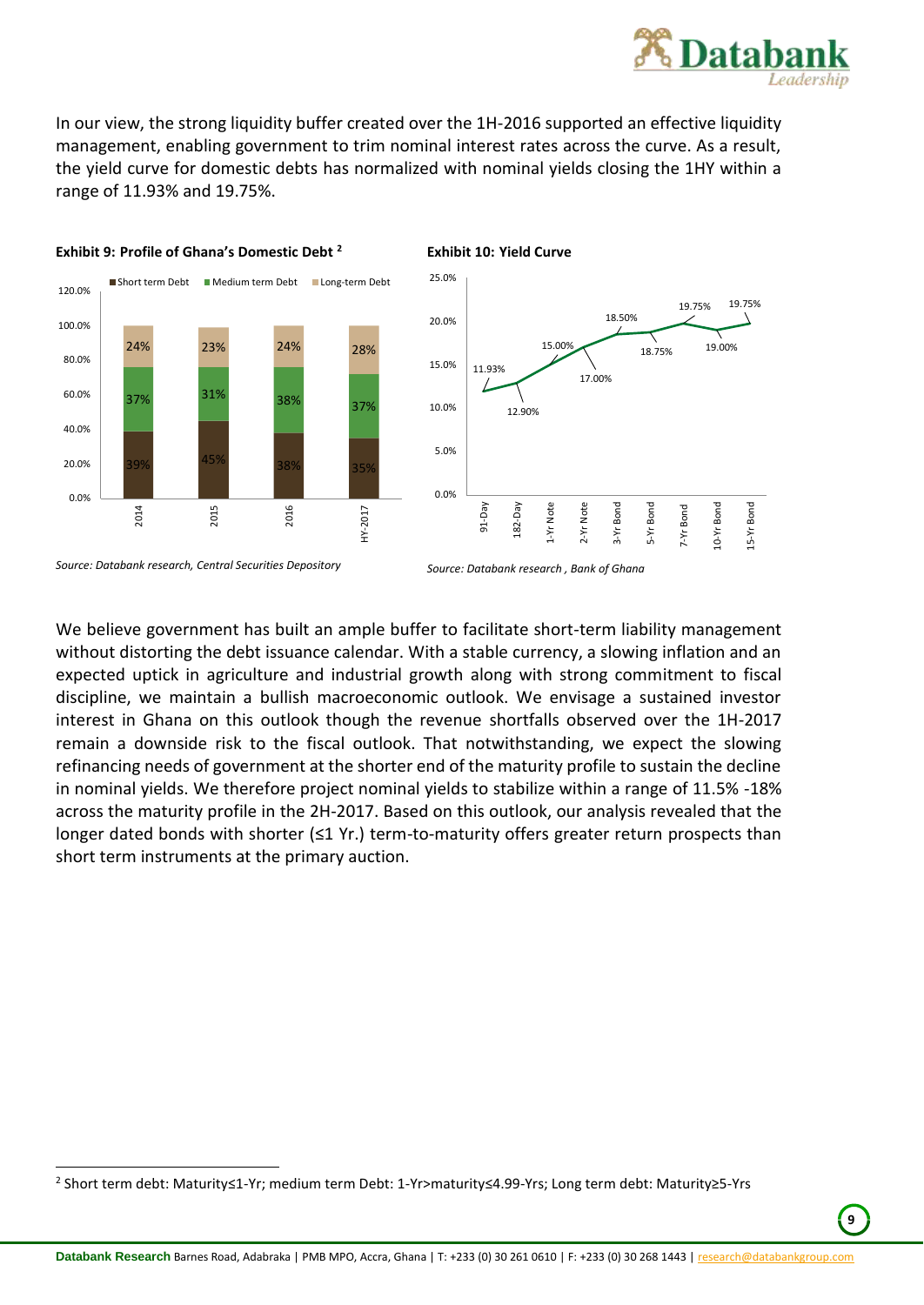

# <span id="page-10-0"></span>Sub-Saharan African Currencies



#### **Exhibit 11: Currency Value Indices of Selected Currencies against USD in 1H-2017**

*Source: Databank Research, Country's Central Bank*

#### **Ghana: Substantial Foreign Exchange Inflows Keeps Cedi Stable in Q2-2017**

The Ghana cedi recorded a marginal depreciation of 1.05% against the U.S dollar for Q2-2017 as it closed the quarter at 4.3629GHC/USD on the interbank market. The local currency however recorded more significant depreciation against the Great Britain Pound (4.74%) and the Euro (7.21%) for Q2-2017. Foreign exchange inflows from the two long-term bonds (7yr and 15yr) and dampened corporate FX demand at the start of the second quarter supported the cedi early in the period.

Further into the second quarter however, high expectations of a Fed interest rate hike and an uptick in corporate FX demand led to the gradual depreciation of the cedi against the U.S dollar. Expectations of contractionary monetary policy decisions in the U.K and the Eurozone in the short term supported the pound and the euro respectively on the global market. This led to both currencies strengthening against the Ghana Cedi. With substantial forex inflows expected from the upcoming ESLA bond and the COCOBOD cocoa syndicated loan, we expect the Cedi to be relatively stable in the second half of 2017.

#### **South Africa: Geopolitical Risks in Developed Markets Support Rand in the 2nd Quarter**

The South African Rand performed fairly well against the U.S Dollar in Q2-2017 posting an appreciation of 2.89% to end Q2-2017 at 13.08ZAR/USD after some amount of volatility. Political uncertainty in South Africa and a credit downgrade suppressed the value of the Rand at the start of the quarter. Geopolitical risks in developed markets (elections in Europe and political uncertainty in the USA) however, negatively affected the values of major international currencies. This propped up demand for emerging market currencies such as the rand and strengthened its value. A hike in U.S Fed interest rates in mid-June sparked up demand for the U.S dollar on international markets and led to the dollar gaining ground against a handful of currencies including the rand. The negative effect of the Fed rate hike on the rand was however

**10**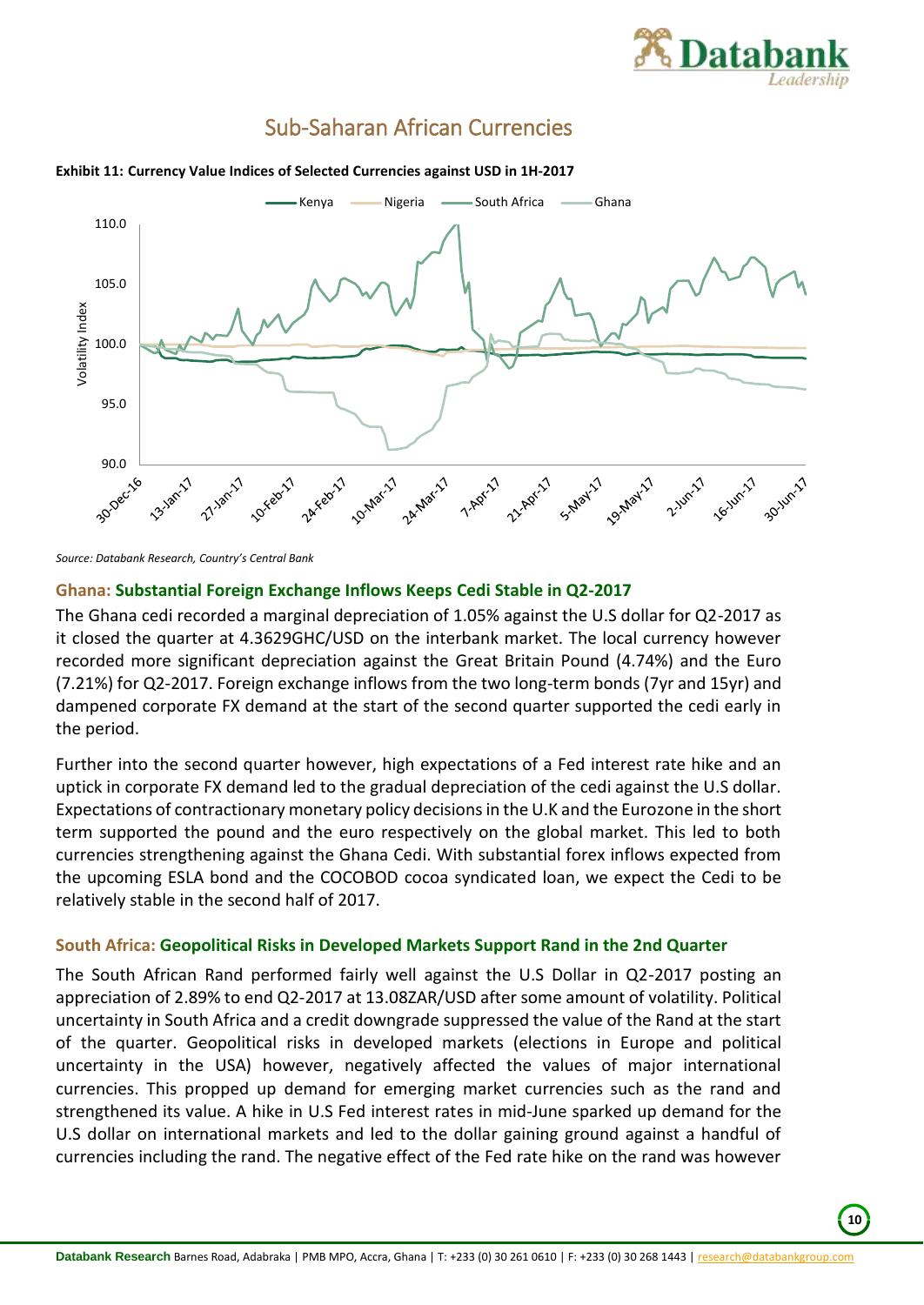

limited as the rand ended the quarter with an appreciation. With a weak economic outlook for South Africa, we expect a decline in the value of the Rand for the second half of the year.

### **Kenya: Neutralization of Market Forces keeps the Shilling Stable**

The Kenyan Shilling was relatively stable against the US dollar for the second quarter of 2017, recording a marginal depreciation of 0.69% q/q to 103.71KES/USD. Strong foreign exchange demand from oil importers and manufacturers put significant downward pressure on the shilling during the quarter. On the supply side, FX inflows into the Kenyan economy through remittances and charities provided some support for the shilling during the quarter as Kenya's FX reserves increased to USD8.57 billion in mid-Q2. We expect the continued FX inflows to keep the shilling relatively stable going into the second half of the year. The upcoming general elections on August 8<sup>th</sup> however poses a downside risk to the stable outlook.

#### **Nigeria: Segmentation of Nigerian FX Market Improves Naira's Prospects**

The Nigerian Naira was stable on the interbank market registering only 0.15% appreciation against the U.S dollar in Q2-2017 to close the quarter trading at 305.4NGN/USD. The Central Bank of Nigeria (CBN) introduced an FX window to allow investors and traders to exchange the naira at market-determined rates and facilitate foreign dividend payments and repatriation of profits. This contributed to the reduction of the broad disparity between the official interbank exchange rates and the black market rates. The central bank held weekly FX auctions during the quarter to clear up a back log of demand for hard currency to improve liquidity on the market. We expect the improved liquidity in the market to boost confidence in the Nigerian economy and lead to a convergence of the official rate and black market rate.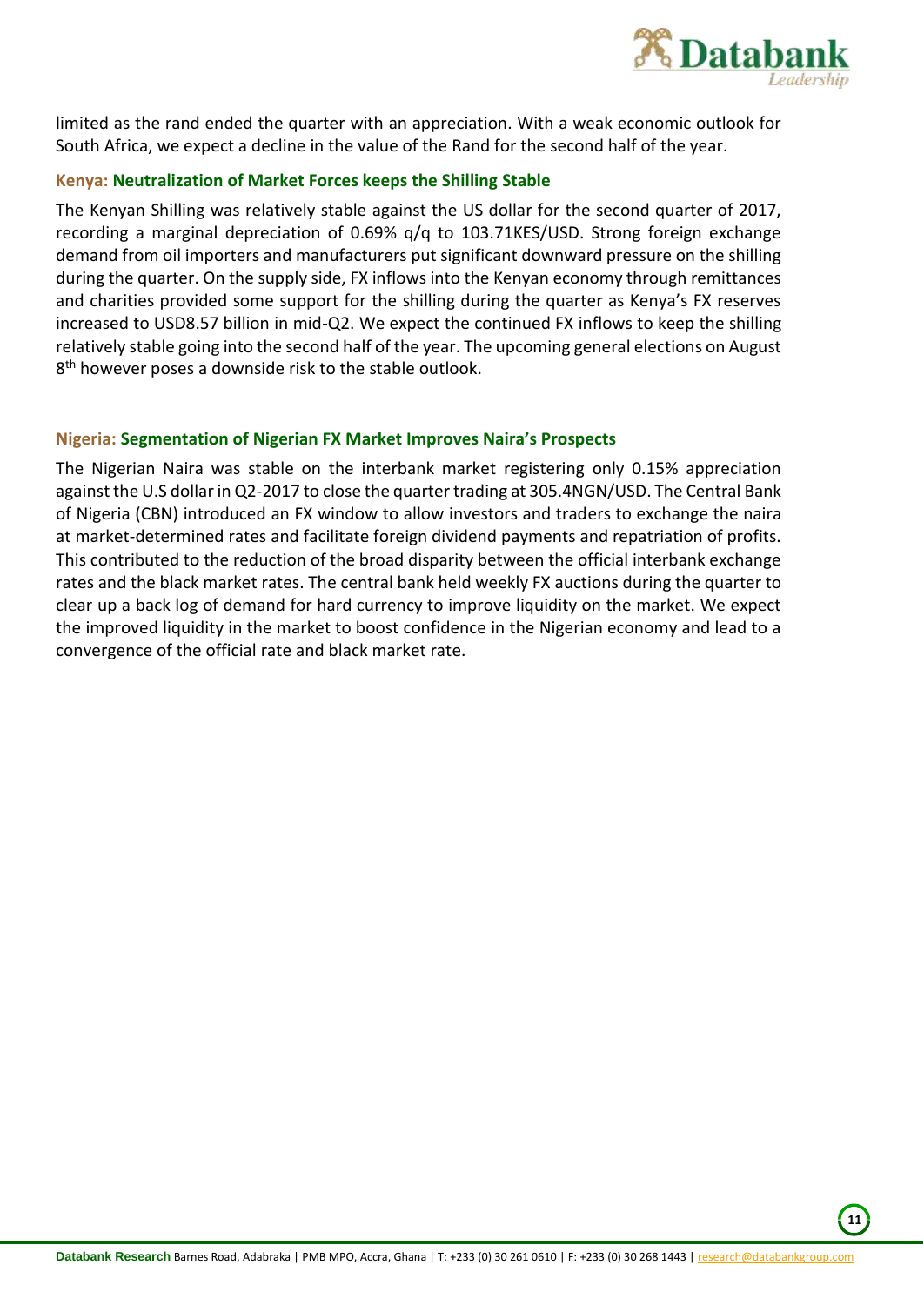

# Equity Markets in Sub-Saharan Africa



<span id="page-12-0"></span>**Exhibit 12: 1H-2017 Performance of Key SSA Equities Markets**

*Source: Databank Research*

## **Ghana: Macroeconomic Gains Strengthen Bullish Sentiments**

The Ghanaian equities market recorded a strong growth in the 1H-2017. The Ghana Stock Exchange's Composite Index advanced by 99.54 points in Q2-2017 to end 1H - 2017 at ~1,965 points with a return of 16.31% (1H - 2016 : -10.40%). The Databank Stock Index likewise surged by 766.49 points q/q to settle at 25,200 points at the end of 1H-2017. The stellar performance of the Ghanaian bourse was largely fueled by the improved macroeconomic environment (GDP for Q1-2017 stood at 6.6% up from 4.5% recorded in the prior year) which drove consumer demand and boosted sales growth in listed companies (Unilever : +9% and Total : +10%). The Government's restructuring of the country's debt stock freed up short term credit which has enhanced the operations of the private sector. Additionally, the sharp decline of yields in

| Exhibit 13: Ghana Stock Exchange Key Market |  |  |
|---------------------------------------------|--|--|
| <b>Statistics</b>                           |  |  |
|                                             |  |  |

|                                 | H-2017    | H-2016    |
|---------------------------------|-----------|-----------|
| Market Cap (GHS'b)              | 59.5      | 54.8      |
| Aggregate Volume Traded<br>('m) | *250.9    | 52.7      |
| Aggregate Turnover<br>(GHS'm)   | *364.0    | 135.9     |
| Return                          | $+16.31%$ | $-10.40%$ |

*\*Figure includes a negotiated trade in CAL Bank Source: Databank Research*

the fixed income market (1H - 2017 91 day bill rates stood at 11.6% p.a) heightened the attractiveness of equities market.

Market activity on the GSE was generally vibrant fueled by the positive investor sentiments. Trade statistics were additionally boosted by block trades in CAL Bank, Guinness Ghana Breweries, Societe Generale Ghana and Ghana Oil Company. The total number of shares traded in 1H-2017 surged by 298% y/y to 250.86 million shares on the back of a negotiated off-the-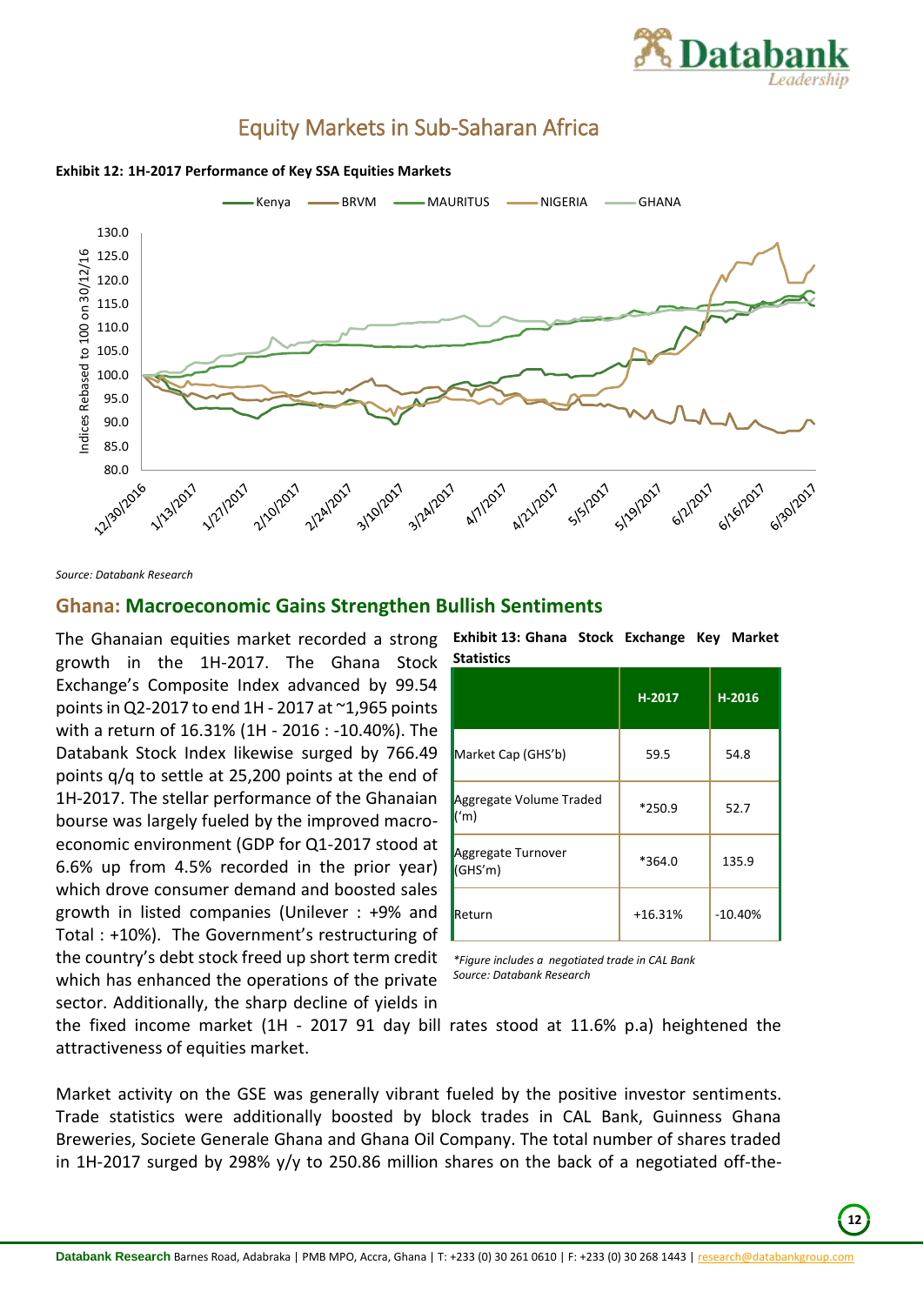

market block trade in CAL Bank in Q1-2017. In the absence of this negotiated trade, the volume of shares traded for the 1H - 2017 increased by 80% y/y. Market turnover similarly stood at GH¢364.05 million compared to GH¢85.32 recorded in the prior year. Overall, the equities market closed 1H-2017 with 14 gainers and 15 laggards. The prices of 14 counters however remained unchanged. The financial stocks represented ~57% of gainers on the bourse; a testament of a recovering financial sector. Oil Marketing Companies (GOIL & Total) as well as Benso Oil Palm Plantation and Fan Milk also recorded significant returns to investors. The market recorded some corporate actions in 1H – 2017. Leapfrog Strategic African Investments (LSAI) paid \$130 million to buyout Sanlam's stake in Enterprise Group Ltd. LSAI is a separate account managed by LeapFrog Investments in which Prudential Financial Incorporated (PFI) is a primary investor. Enterprise Group Ltd also announced that LeapFrog stands ready to inject an additional \$50 million into Enterprise Group to support the Group's growth agenda. The market also witnessed the departure of DPI (a leading Africa focused private equity firm) from CAL Bank through the sale of its holdings to Arise BV (Netherlands).

| 1H-2017<br><b>TOP GAINERS</b>  | $1H - 2017$<br><b>RETURN (%)</b> | 1H-2017<br><b>WORST LAGGARDS</b> | $1H - 2017$<br><b>RETURN (%)</b> |
|--------------------------------|----------------------------------|----------------------------------|----------------------------------|
| UT Bank                        | 133.33                           | <b>Mechanical Lloyd Company</b>  | $-33.33$                         |
| Benso Oil Palm Plantation      | 111.54                           | PBC Ltd                          | $-33.33$                         |
| Ghana Oil Company              | 70.00                            | <b>Starwin Product Ltd</b>       | $-33.33$                         |
| <b>GCB Bank</b>                | 46.07                            | <b>HFC Bank</b>                  | $-26.67$                         |
| <b>Standard Chartered Bank</b> | 39.90                            | Tullow Oil Plc.                  | $-22.10$                         |

#### Exhibit 14: Lead Gainers and Laggards on the Ghana Stock Exchange

*Source: Databank Research*

#### **GSE Outlook Remains Strong**

We foresee buoyant market activity in 2H -2017 given our more stable macroeconomic projections of a stable Ghana cedi and a further decline in inflation & interest rates. We expect the declining interest rates in the fixed income markets (currently ~11.6% p.a. for the 91-day Treasury Bill) to boost activity on the equity market as investors seek higher returns. We also anticipate a series of right issues by listed banks given the imminent increase in the minimum capital requirement by the Bank of Ghana. Based on our projections of increased investor interest and a more conducive macroeconomic environment, we anticipate the GSE-CI to climb higher in 2H - 2017, partially mitigated by profit taking by investors in blue chip stocks given the significant gains recorded in 1H-2017. We thus revise our forecast return of the broad market index to 35% (±5 %) for 2017.

#### **A Strong Economy to Spur Growth in FMCG and OMC**

We are confident of the prospects of the FMCG and OMC stocks. Our Optimism is premised on the expected sustained rebound in Ghana's economy (expected GDP 2017E 6.3%  $\pm$  50bps) anchored on a stable cedi and a further decline in inflation & interest rates. We believe this will translate into increased consumer demand and boost sales of consumer goods and oil marketing companies. We additionally anticipate that product innovations by FMCG companies; Fan Milk and Guinness Ghana Breweries Ltd [Fanyogo Mango and Passion yoghurt and Fanmaxx creamy drinkable as well as GGBL's Orijin Zero and Tappers Palms] will further widen their consumer base and boost sales growth. Fan Milk and Guinness Ghana Breweries Ltd are thus well geared to deliver strong earnings for 2017. Ghana Oil Company launched a Marine Gas Storage (which has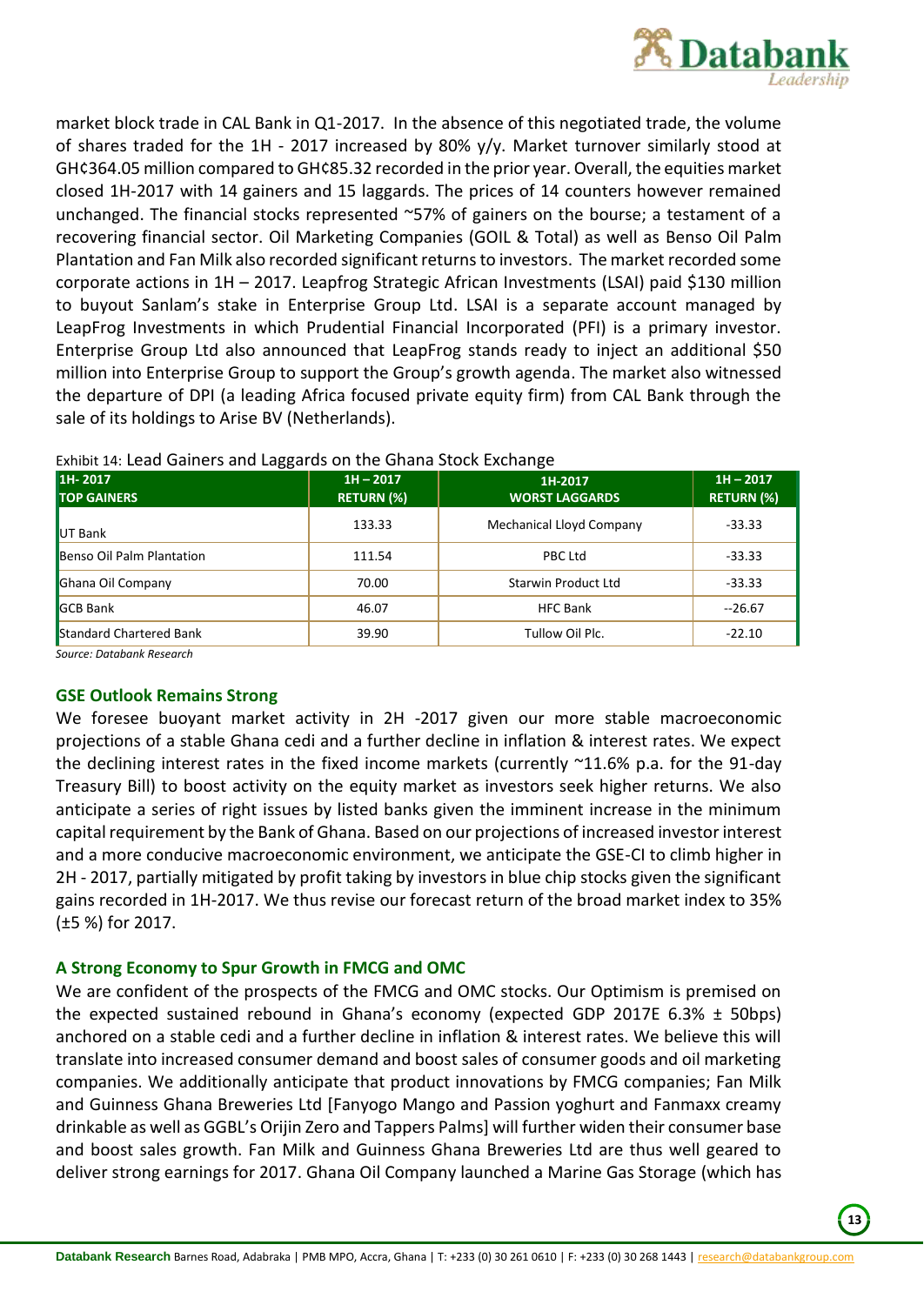

a capacity of 13.5 million liters) in Takoradi in Q2-2017 to supply Marine Gas to upstream vessels, ships and FSPOs. We believe this will offer an additional boost to topline growth and drive the earnings of the company.

#### **Financial Stocks Tipped to Bounce Back**

The financial sector stocks are expected to record earnings growth in 2017 as the Ghanaian economy continues to recover. The imminent restructuring of the energy sector debt through the issuance of a GH¢10 billion (\$2.5 billion) ESLA bond should have a positive impact on the high NPLs in the banking sector. The improved asset quality of banks coupled with the projected expansion in the economy is expected to lead to an expansion in their loan portfolio. This will have a positive effect on the bottom-line and returns of the listed banks. We maintain a positive outlook for GCB Bank, CAL Bank and Ecobank Ghana. We anticipate these banks, given their assets size and increased customer base, will offer stable returns to investors as the outlook of the sector improves. Enterprise Group is forecast to derive benefits from the new partnership with Leapfrog given the financial strength and expertise in life Insurance that Prudential Financial Incorporated will be bringing on board (Prudential is the  $2<sup>nd</sup>$  largest life insurer in the United States).

|                                                                                                 |                 |                       |                      |                |        |              | Last Update        | 30.06.17   |                |                        |                   |
|-------------------------------------------------------------------------------------------------|-----------------|-----------------------|----------------------|----------------|--------|--------------|--------------------|------------|----------------|------------------------|-------------------|
| DATABANK BROKERAGE LTD BROKERS' REFERENCE SHEET                                                 |                 |                       |                      |                |        |              |                    |            | <b>GHS/USD</b> | 4.3629                 |                   |
|                                                                                                 |                 |                       | <b>Issued Shares</b> | Capitalization |        | P/E          | P/BV               | <b>ROE</b> |                | Fair Value ± Potential |                   |
| Company                                                                                         | <b>Year End</b> | <b>Latest Results</b> | 'm                   | GH¢ 'm         | USD 'm | $\pmb{\chi}$ | $\pmb{\mathsf{X}}$ | $\%$       | GH¢            | $\%$                   | Rating            |
| <b>Financial Sector</b>                                                                         |                 |                       |                      |                |        |              |                    |            |                |                        |                   |
| <b>CAL Bank</b>                                                                                 | 31-Dec          | Q1, Mar-17            | 548.26               | 466.02         | 106.81 | 427.5        | 0.8                | 0.2        | 1.46           | 71.76                  | <b>STRONG BUY</b> |
| Ecobank Ghana                                                                                   | 31-Dec          | Q1, Mar-17            | 293.23               | 2,052.60       | 470.47 | 6.0          | 2.0                | 32.3       | 8.16           | 16.57                  | <b>ACCUMULATE</b> |
| Enterprise Group                                                                                | 31-Dec          | FY, Dec-16            | 133.10               | 318.11         | 72.91  | 4.7          | 1.0                | 21.4       | 3.48           | 45.61                  | <b>BUY</b>        |
| GCB Bank                                                                                        | 31-Dec          | Q1, Mar-17            | 265.00               | 1,378.00       | 315.84 | 4.8          | 1.2                | 24.6       | 4.97           | $-4.42$                | <b>HOLD</b>       |
| <b>Non-Financial Sector</b>                                                                     |                 |                       |                      |                |        |              |                    |            |                |                        |                   |
| Fan Milk Ltd                                                                                    | 31-Dec          | FY, Dec-16            | 116.21               | 1,373.57       | 314.83 | 20.8         | 7.9                | 37.9       | 15.97          | 35.11                  | <b>BUY</b>        |
| Ghana Oil Company                                                                               | 31-Dec          | FY, Dec-16            | 391.86               | 732.78         | 167.96 | 13.7         | 2.4                | 17.3       | 2.28           | 21.93                  | <b>ACCUMULATE</b> |
| Guinness Ghana Breweries                                                                        | 30-Jun          | 9M. Mar-17            | 307.59               | 458.32         | 105.05 | $-170.4$     | 1.8                | $-1.0$     | 2.55           | 71.14                  | <b>STRONG BUY</b> |
| <b>Total Petroleum Ghana</b>                                                                    | 31-Dec          | Q1, Mar-17            | 111.87               | 248.36         | 56.93  | 14.1         | 1.6                | 11.3       | 6.41           | 188.74                 | <b>STRONG BUY</b> |
| Source: GSE, Databank, BOG<br>Companies are categorized into financial and non-financial sector |                 |                       |                      |                |        |              |                    |            |                |                        |                   |

#### **Exhibit 15: Snap Shot of Databank Brokerage Ltd's Stock Picks**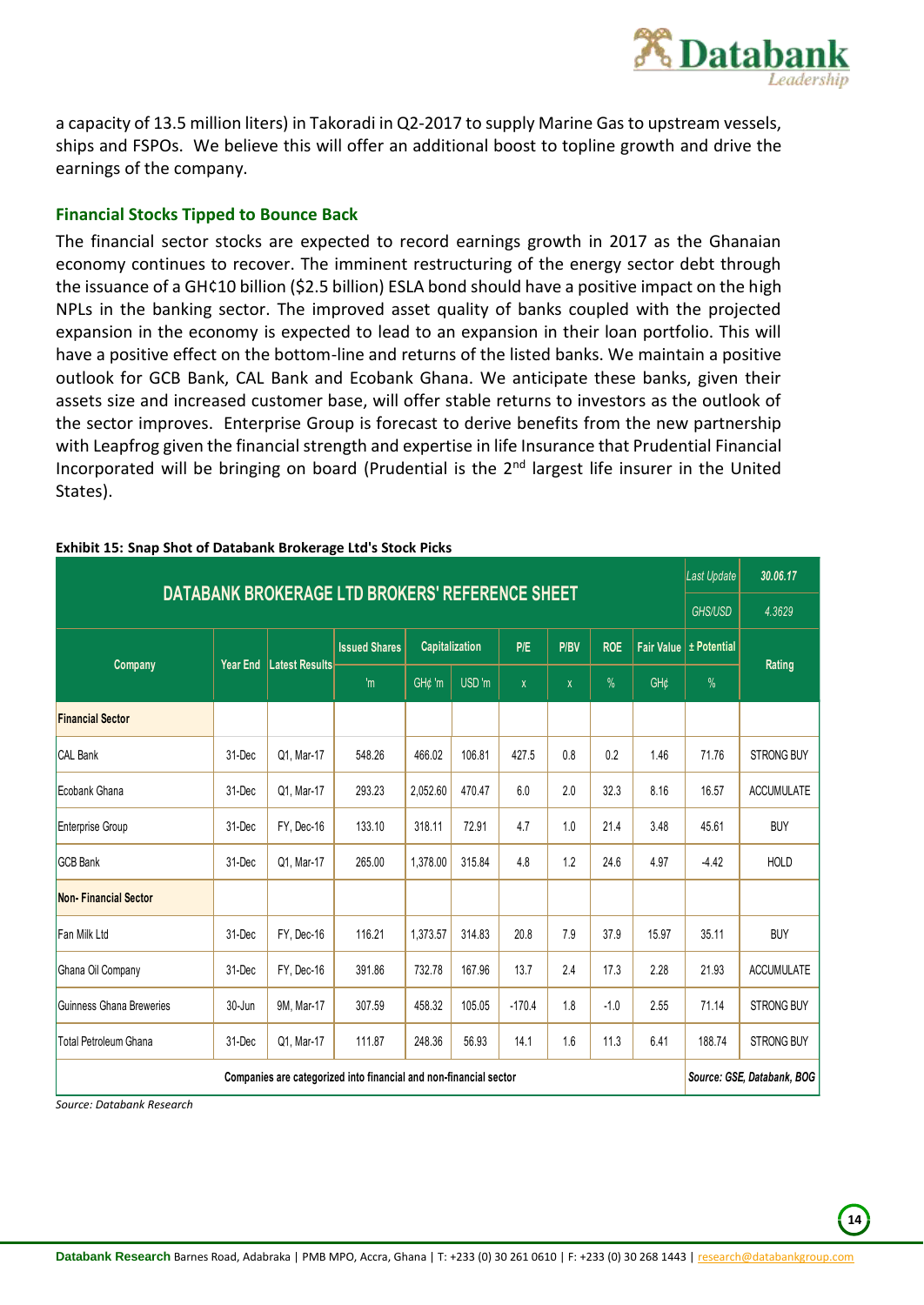

# **Nigeria: 1H-2017 Performance of the Nigeria Stock Exchange**

The Nigerian Stock Exchange's All Share Index (NGSEI) picked up in Q2-17 gaining 7601.14 points q/q, (+29.79% q/q) after losing 5.05% during Q1-17. At the end of 1H-17, the NGSEI gained 6,242.86 points to ~33,118 points recording a year-to-date return of 23.23%. The increase was fueled by price gains in heavily weighted Dangote Cement PLC (Index Move: ~32%), Guaranty Trust Bank (Index Move: ~16%) and Zenith bank PLC (Index Move: ~12%). Seventy-two (72) stocks gained in value, twenty-nine (29) went down and Seventy (70) remained unchanged on the bourse.

The pharmaceutical giant, May & Baker topped the gainers chart. The stock gained 313% to NGN3.88 following the announcement of a joint venture with Nigerian government on May 31, 2017 to establish Nigeria's sole vaccine-production facility. Dangote Cement's share price posted a gain of ~40% to NGN204.99. Dangote Industries Ltd, the parent company of Dangote Cement and Dangote Sugar, signed an MOU for a loan facility of \$1 billion with the African Export Import (AFREXIM) Bank to boost its expansion in cement business in 14 African countries. The group is currently the largest supplier of cement in Africa and is expected to open one of the largest cement refineries in the world by 2018. The refinery, with a projected capacity of about 650,000 bpd, can supply the total refining requirements of West Africa.

Outlook for 2H-17 appears optimistic on the back of notable expansion drives by heavily weighted Dangote Cement and the effect of May & Baker's joint venture with the Nigerian government spilling to other sectors of the economy. We expect a boost in demand for Dangote Cement's stock following a projected increase in revenue. May & Baker's expansion into vaccines is expected to help overcome an economic slowdown and dollar shortages in Nigeria by reducing the cost of importing materials for its painkillers, multivitamins and malaria treatment.

Developments in the global oil market and foreign exchange markets would also influence trading pattern and performance of stock market hence the need for proper management and policies implemented by the government.

| 1H-2017<br><b>TOP GAINERS</b> | $1H - 2017$<br><b>RETURN (%)</b> | 1H-2017<br><b>WORST LAGGARDS</b> | $ 1H - 2017 $<br><b>RETURN (%)</b> |
|-------------------------------|----------------------------------|----------------------------------|------------------------------------|
| May & Baker Nigeria           | 312.77                           | Forte Oil PLC                    | $-40.70$                           |
| Stanbic IBTC Holding PLC      | 121.35                           | 7 UP Bottling Co PLC             | $-32.98$                           |
| Fidson Healthcare PLC         | 121.21                           | Meyer PLC                        | $-19.54$                           |
| United Bank for Africa PLC    | 115.18                           | Trans-Nationwide Express PLC     | $-17.00$                           |
| <b>FBN Holding Plc</b>        | 101.59                           | Tripple GEE and Co PLC           | $-16.18$                           |

#### **Exhibit 16: Lead Gainers and Laggards on the Nigeria Stock Exchange**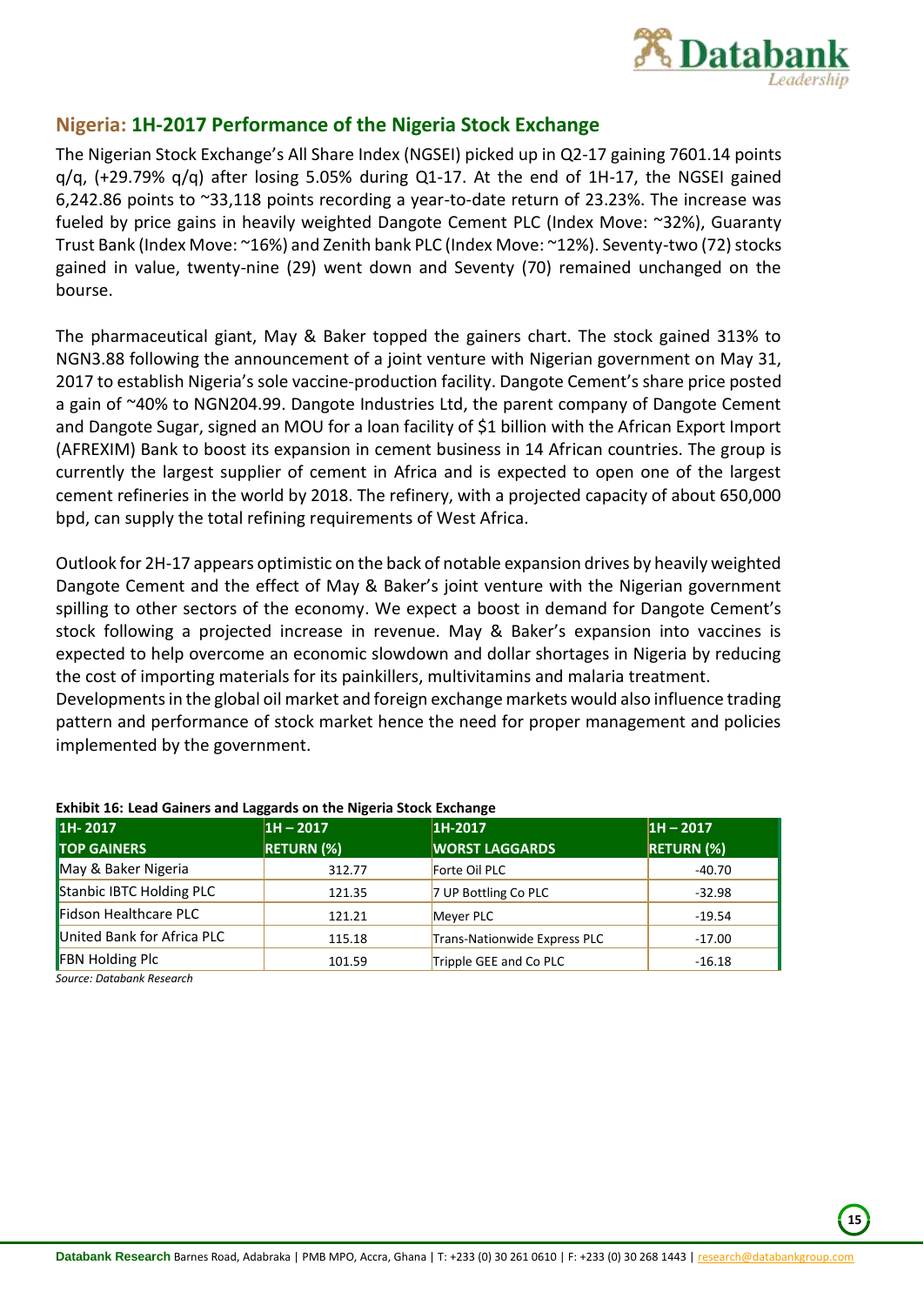

# **Kenya: 1H-2017 Performance of the Nairobi Stock Exchange**

The Nairobi Securities Exchange (NSE) witnessed a bullish performance in 1H-2017 on account of price gains in heavily weighted Safaricom Ltd and KCB Group. The NSE All Share Index (NSEASI) picked up impressively in Q2-17 (Index: 152.92, YTD: 17.17%) eroding losses recorded in Q1-17 (Index: 130.59 YTD: -2.12%). The NSEASI increased by 19.58 points to settle at 152.92 points, translating to YTD return of 14.68% for 1H-2017 compared to -3.50% for like period in 2016.The bourse recorded 39 advancers, 23 decliners and 4 unchanged stocks.

Standard Group Ltd - Media Company with operations in printing, publishing and television topped the gainers chart, posting ~138% increase in share price to KES39.25. Demand for the stock surged up after the group declared a 169% growth in earnings for 2016 (PAT: KES 199 million) following a loss in 2015 (PAT: KES 290 million). KCB Group, Kenya's biggest bank by asset, saw its share price soar 43.91% to settle at KES37.75. The increase is attributed to soaring investor sentiments following the announcement of 50% increased dividends by KCB in the first quarter amidst the challenges in the banking sector. The share price of the telecom industry behemoth, Safaricom gained 18.80% to KES22.75. Safaricom increased its customer base by ~12% to boost its full-year pretax profit by 26.7 percent to 70.6 billion shillings.

Outlook for the 2H-2017 appears quite favorable on account of strong growth potentials exhibited by heavily weighted Safaricom and KCB Group, which we project to reflect stronger stock price performances.

- Safaricom is planning to start an electronic commerce platform to support future growth and increase revenue. It plans to enter electronic commerce this year, leveraging its customer base and its M-Pesa payments platform, to offer small and medium enterprises a local market place on the web.
- KCB Group has been appointed by Safaricom as a trust account holder for its mobile financial service (M-Pesa) in a deal which will see the lender benefit from a pool of cheaper deposits.

This notwithstanding, Kenya's economy remains vulnerable to downside risk: heightened political tension due to presidential elections slated for August 2017, security threats most notably from Al-Shabaab's - the Somalia-based Islamist group – sporadic attacks, ongoing drought causing increased food insecurity and rise in energy cost from hydropower. Kenya faces a marked slowdown in credit growth to the private sector due to government's capping of interest rates. The government's removal of the cap is expected to reverse the marked slowdown.

| Q1-2017<br><b>TOP GAINERS</b> | $ 1H - 2017 $<br><b>RETURN (%)</b> | 1H-2017<br><b>WORST LAGGARDS</b> | $ 1H - 2017 $<br><b>RETURN (%)</b> |
|-------------------------------|------------------------------------|----------------------------------|------------------------------------|
| <b>Standard Group Ltd</b>     | 137.88                             | Uchumi Supermarkets Plc.         | $-45.57$                           |
| Crown Paints Kenya Ltd        | 74.39                              | Deacons East Africa PLC          | $-40.50$                           |
| <b>KCB Group Ltd</b>          | 43.91                              | Car & General Kenya Ltd          | $-22.22$                           |
| Sasini Ltd                    | 38.89                              | Nairobi Business Ventures Ltd    | $-21.52$                           |
| Marshalls East Africa Ltd     | 38.82                              | <b>HF Group Ltd</b>              | $-21.49$                           |

**Exhibit 17: Lead Gainers and Laggards on the Nairobi Stock Exchange**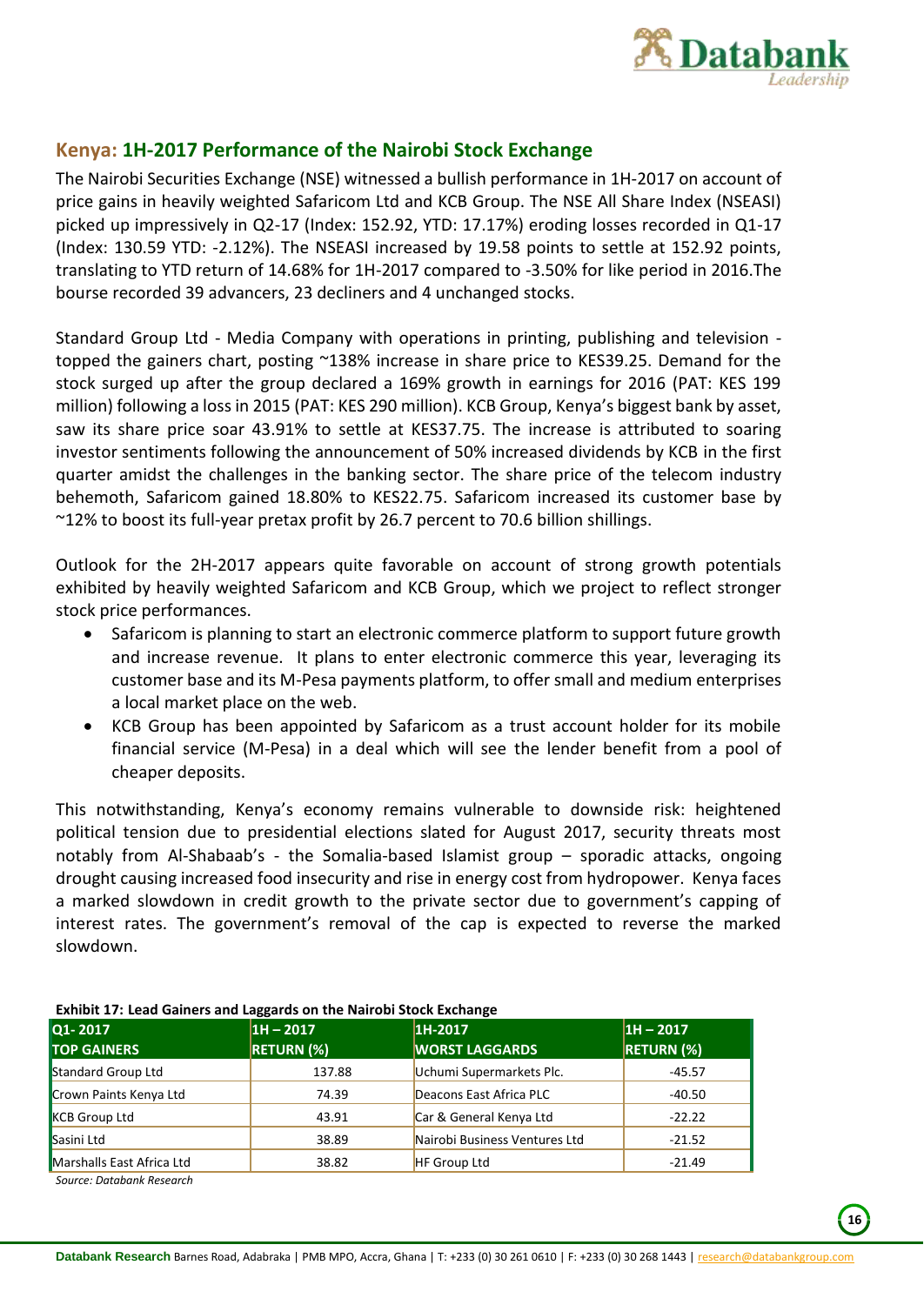

## **Mauritius: 1H-2017 Performance of the Mauritius Stock Exchange Index**

The Stock Exchange of Mauritius Index (SEMDEX) posted an impressive half year results gaining 17.27% to 2,122.91 points at the end of Q2 2017. The SEMDEX saw 32 stocks gaining, 6 experiencing decline and 3 remaining unchanged for half year 2017. The banks and insurance sector outperformed all other sectors on the SEMDEX climbing 14.0% for 1H - 2017. Manufacturing and Sugar sectors inched up 6.6% and 5.8% respectively. The tourism sector advanced by 3.4 for 1H - 2017.

Despite underperforming other sectors, we believe tourism will be a driving force on the SEMDEX in the second half of 2017. Total tourist arrivals for Q2 2017 rose by 10.7%y/y to 625,859. Most tourists originated from Europe (+7.8%q/q to 146,822 tourists). Tourist arrivals surged by 21% in the month of April due to the Easter festivities. However, France, a major market for tourism in Mauritius saw a drop of 3.9% in arrivals during the second quarter.

The heavily weighted finance group, MCB Group (+26.36%), saw Net Interest income grow by 4.9% to Rs2,354m for the quarter boosted by 71.3% y/y rise in other income such as foreign exchange gains and profit from disposal of equity investment. Cim Financial Services saw its stocks rise by 28.63% to Rs9.14 for the half year. The group which now focuses on its property and finance business, plans to tap into higher yields in other African markets. New Mauritius Hotels shares rose 6.2% to Rs22.20 during the quarter. Although the hotel operator saw revenues decline by 1.3% to Rs2.6bn for the quarter, the group was compensated by an improved performance in hotel and real estate operations in Morocco.

The outlook for the second half of 2017 remains positive. KLM will commence operations in the island nation which will open air access to Netherlands and other neighbouring European countries. We see an increase in tourist arrivals going into the second half of 2017. Companies in the hospitality and real estate sector like New Mauritius Hotel, Sun Limited and LUX Island Resorts are well positioned to leverage on the expected tourist inflows. Air Mauritius also plans on rolling out additional weekly flights to Asia following the rising demand in the Asia-Africa air corridor. Moreover, to attract Asian tourists, hotels will be allowed to host gaming machines within their premises.

| ENTIMES AUTOUR UNITER WITH ENGAN WU UIT SITU USUNT ENGINING UT INTERFERIUM |                                  |                                  |                                  |  |  |  |  |  |
|----------------------------------------------------------------------------|----------------------------------|----------------------------------|----------------------------------|--|--|--|--|--|
| 1H-2017<br><b>TOP GAINERS</b>                                              | $1H - 2017$<br><b>RETURN (%)</b> | 1H-2017<br><b>WORST LAGGARDS</b> | $1H - 2017$<br><b>RETURN (%)</b> |  |  |  |  |  |
| Vivo Energy Mauritius Ltd                                                  | 34.21                            | <b>Bluelife Ltd</b>              | $-8.16$                          |  |  |  |  |  |
| Promotion and Development Ltd                                              | 31.68                            | Cie Magasisn Populaire           | $-6.00$                          |  |  |  |  |  |
| <b>Cim Financial Services</b>                                              | 28.63                            | Harell Mallac & Co Ltd           | $-3.70$                          |  |  |  |  |  |
| MCB Group Ltd                                                              | 26.36                            | Lottotech Ltd                    | $-3.16$                          |  |  |  |  |  |
| United Basalt Products                                                     | 24.92                            | Innodis Ltd                      | $-3.07$                          |  |  |  |  |  |

#### **Exhibit 18: Lead Gainers and Laggards on the Stock Exchange of Mauritius**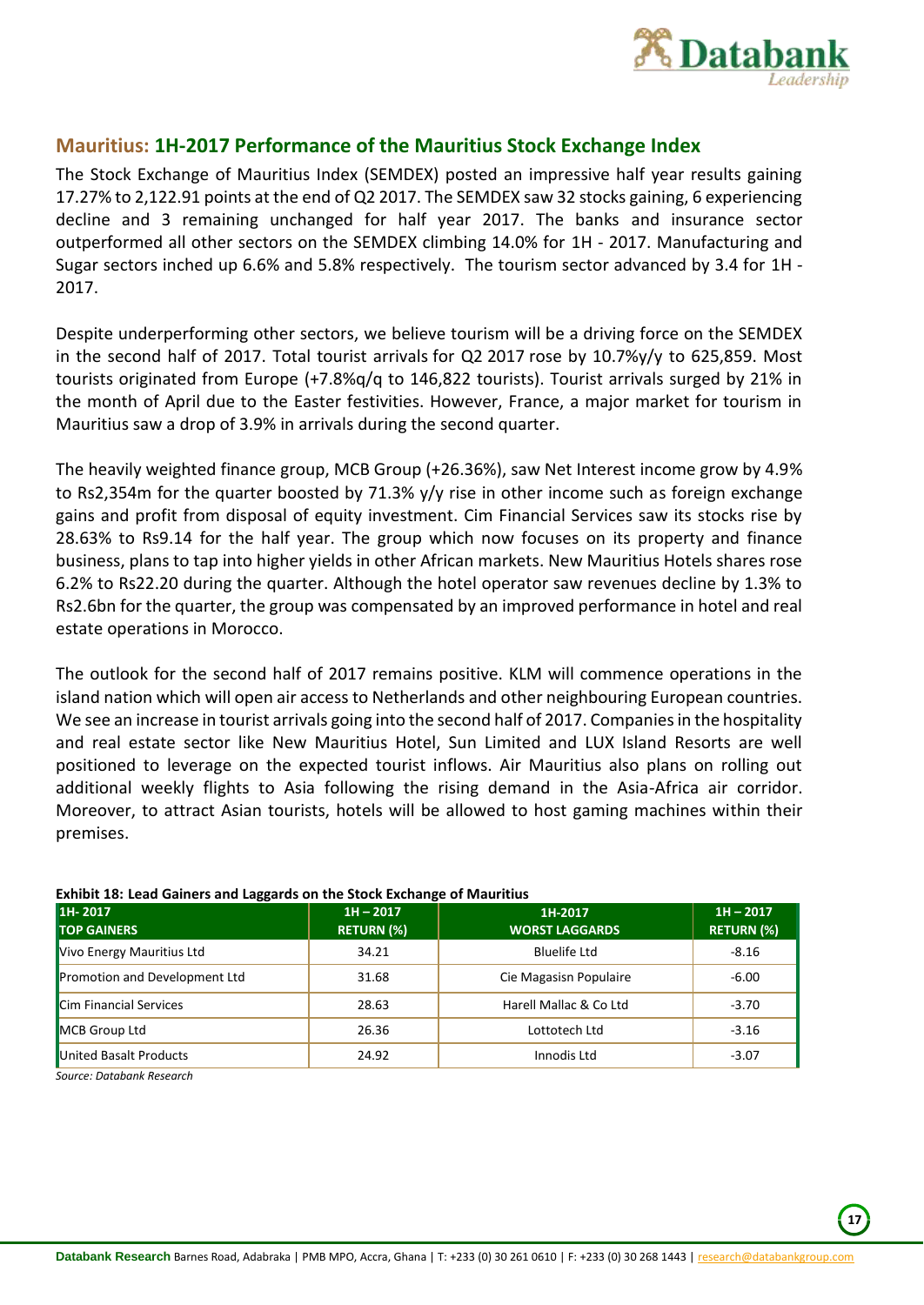

# **French West African Stock Market: Q2-2017 Performance of the Bourse Régionale des Valeurs Mobilières (BRVM)**

The benchmark French West African Stock Market (Bourse Regionale De Valeurs Mobiliers, BRVM) maintained its downward spiral in Q2 2017, sparked by the sell offs in heavily weighted stocks including: Sonatel, Onatel, Bollore AL.CI, and Ecobank Transnational Inc. The BRVM Composite Index fell by 31.69 points y/y to close at 256.01 points, a 12.38% YTD decline, compared to a positive return of 1.82% recorded for the same period in 2016. The rapid decline in the value of equities listed on the exchange can be attributed to the abysmal financial performance recorded in 2016.

CFAO Motors saw an 11.5% decrease in vehicle sales. As a result, revenues went down by 13.54% to XOF 65.08 billion compared to XOF 75.27 billion in 2015. Paramount to the woes of CFAO Motors was unfavourable currency movements and decrease in state purchases. Bank of Africa Mali (BOAM), despite growing competition in the banking sector still pushed down lending rates. Net Banking Income lost 5% to stand at XOF 7.256 billion compared to XOF 7.635 million at the end of March 2016. Earnings before Tax also decreased by 1.9% at XOF 2.892 billion against 2.947 billion notably due to the drop in Net Banking Income (-379.5 million). Despite the marginal decline in Net Banking Income, investors were convinced the prospects for Bank of Africa Mali is good hence share price rose 7.5% by half year. The oil palm producer, PALMCI (-21.43%), saw revenues increase by 48% to XOF 45.19 billion in Q1 compared to XOF 30.43 billion for the same period in 2016. This sharp increase in revenues along with efficient costs management boosted the company's EBIT by 212% y/y to XOF 10.75 billion against XOF 3.45 billion during the same period in 2016. A total of 37 stocks lost value compared to 5 gainers whilst the price of 1 stock remained unchanged. Equity market capitalization for the BRVM settled at \$11.14 billion at the end of Q2 2017.

We expect market activity to be slow in the second half of 2017, however, we believe the financial, utilities and Agro-processing sectors to drive a slow recovery. In Q2 2017, Endeavor Mining signed a USD 122 million deal with the mining company Avnel Gold for the acquisition of 100% of the latter. This agreement will allow Endeavor Mining to fully control the GOLD project in Kanala and to consolidate a sustainable portfolio of high quality mines. According to management of PALMCI, the production of crude palm oil expected by the end of 2017 should be higher than the production of 2016. CFAO Motors hopes to create more traction in 2017 by marketing the Suzuki brand to boost demand from the middle class. Electricity Company, CIE (-10.07%) with a base of more than two million customers is set to grow at an average 10% per year going forward. This enhancement should be driven by the strong economic growth combined with the "Electricity for All" program.

| 1H-2017                  | $1H - 2017$       | 1H-2017               | $1H - 2017$       |
|--------------------------|-------------------|-----------------------|-------------------|
| <b>TOP GAINERS</b>       | <b>RETURN (%)</b> | <b>WORST LAGGARDS</b> | <b>RETURN (%)</b> |
| <b>SOGB</b>              | 15.15             | <b>SICOR</b>          | $-67.50$          |
| Coris Bank International | 13.18             | NEI-CEDA              | $-60.00$          |
| <b>SAPH</b>              | 12.86             | Vivo Energy CI        | $-53.33$          |
| Bank Of Africa Mali      | 7.50              | Servair Abidian CI    | $-51.63$          |
| Movis                    | 2.56              | <b>SITAB</b>          | $-50.67$          |

#### **Exhibit 19: Lead Gainers and Laggards on the BRVM**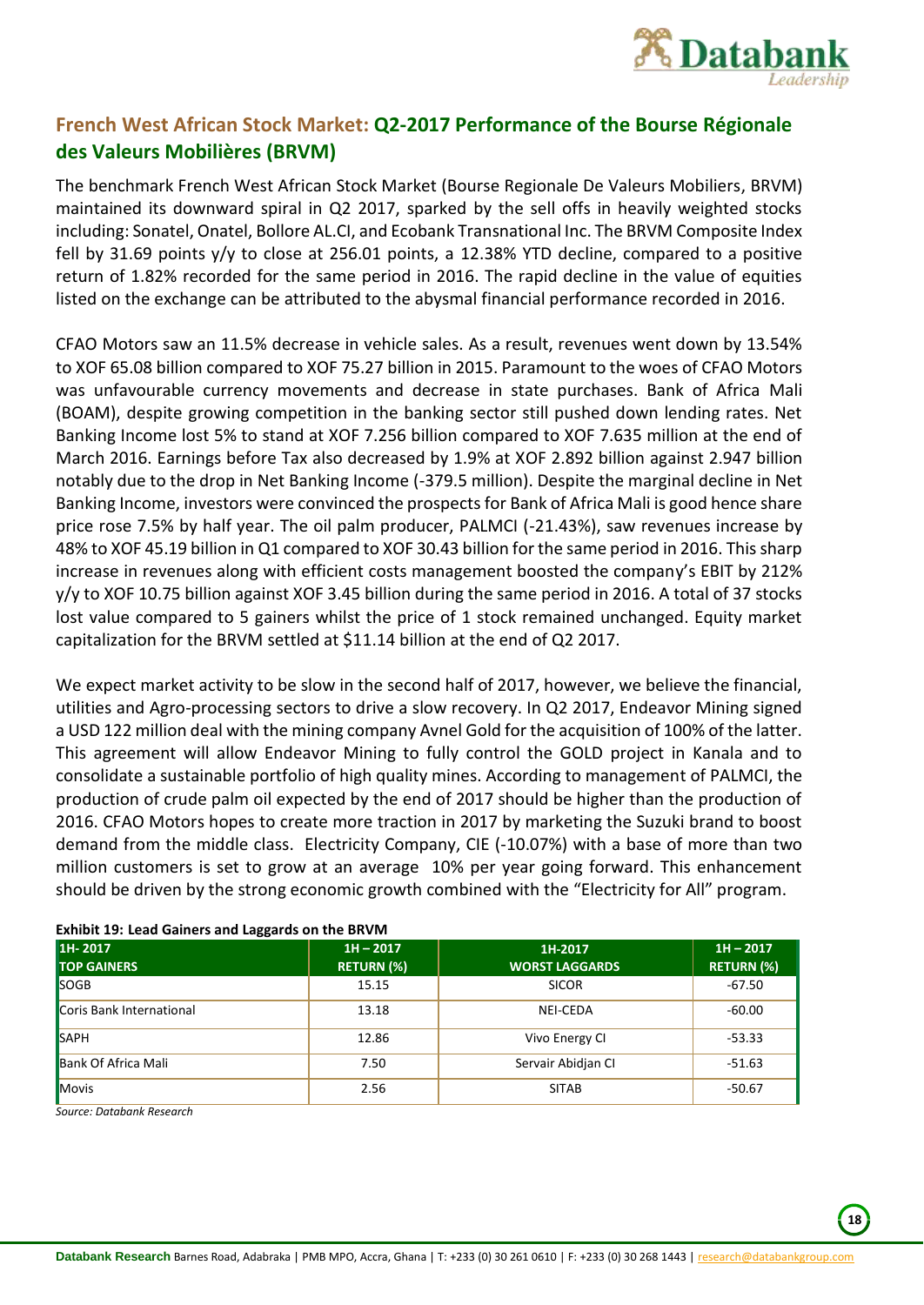

# Commodity Market Performance

<span id="page-19-0"></span>Negative price movements characterized the international commodities market in Q2-2017, signaling potential negative year end results for key commodities. Seven (7) out of the eleven (11) commodities tracked by Databank Research recorded year-to-date price losses, led collectively by the energy commodities (Natural Gas: -20.9%, Brent: - 16.3%, WTI: -16.2%). On an individual basis however, the agricultural commodity sugar was the hardest hit, with a 29.5% year-to-date loss. The metals commodities on the other hand continued their rally in Q2-2017, collectively topping the chart for a second consecutive quarter (Aluminum: +14.1%, Copper: +8.4%, Gold: +7.2%). Quarter-on-quarter comparisons reveal even deeper losses on the broader market, with only two (2) commodities (Corn: +3.8%, Copper: +1.5%) posting positive results. Downward price pressures stemming from supply gluts induced by human and weather-related conditions suppressed agricultural and energy prices in Q2-2017, while rising geopolitical uncertainty and supply constraints supported metal prices.

|               | Commodity             | Unit            | Price (\$) | <b>YTD Abs</b><br>Change | %YTD<br>Chg | %Q/Q Chg |
|---------------|-----------------------|-----------------|------------|--------------------------|-------------|----------|
| <b>Metals</b> | Gold                  | \$/t oz.        | 1,243.62   | 83.12                    | 7.2%        | $-0.1%$  |
|               | Aluminium             | \$/MT           | 1,915.00   | 236.00                   | 14.1%       | $-2.9%$  |
|               | Copper                | \$/lb           | 2.71       | 0.21                     | 8.4%        | 1.5%     |
|               | Crude Oil<br>WTI      | \$/bbl          | 45.24      | $-8.76$                  | $-16.2%$    | $-10.1%$ |
| <b>Energy</b> | <b>Brent</b><br>Crude |                 |            |                          |             |          |
|               | Oil                   | \$/bbl          | 47.80      | $-9.33$                  | $-16.3%$    | $-9.6%$  |
|               | <b>Natural Gas</b>    | \$/mmbi         | 3.02       | $-0.80$                  | $-20.9%$    | $-6.2%$  |
|               | Cocoa                 | $\frac{\xi}{m}$ | 1,861.00   | $-304.00$                | $-14.0%$    | $-11.2%$ |
|               | Coffee                | \$/lb           | 126.35     | $-9.10$                  | $-6.7%$     | $-9.3%$  |
| Agriculture   | Sugar                 | \$/lb           | 0.14       | $-0.06$                  | $-29.5%$    | $-19.2%$ |
|               | Corn                  | \$/bu           | 3.72       | 0.23                     | 6.5%        | 3.8%     |
|               | Cotton                | \$/bu           | 67.34      | $-3.67$                  | $-5.2%$     | $-11.9%$ |

**Exhibit 20: Return Analysis Table for Key Commodities in Q2- 2017**

*Source: Databank Research, Bloomberg*

#### **Gold: Gold Price Firm Up on Raised Geopolitical Tensions**

Gold price continued its steady climb in Q2-2017, as the uncertainty over global economic and political instability boosted its safe-haven appeal and ultimately outweighed the downside price pressures. The precious metal thus recorded a year-to-date increase of 7.2%, averaging \$1,260/oz in Q2-2017.

Profit taking and a recovery in the U.S dollar spurred the initial downturn in gold price in April 2017. Bullion then embarked on a price recovery period, supported by the U.S Federal Reserves' dovish stance on interest rate hikes, a weaker dollar, geopolitical tensions arising from the Middle East and North Korea as well as policy uncertainty in the White House. As investors sought cover against this turmoil, gold demand increased, thus pushing up gold price to a half year high of  $\zeta \sim 1.295/\text{oz}$ . Thereafter, the gold rush was reversed by high expectations of a June 14th interest rate hike, where the Fed Open Market Committee (FOMC) of the U.S Federal Reserve hiked its key interest rates by 25bps to a 1.00% - 1.25% range. An increase in interest rates negatively affects bullion's demand as the opportunity cost of holding non-interest bearing assets such as bullion increases. Gold price consequently suffered a decline although the persistence of historically low global interest rates and ongoing world tensions mitigated the full extent of this decline. Bullion therefore closed Q2-2017 at a slightly lower end price than Q1-2017 by 0.1% at \$1,243.62/oz.

In the quarter ahead, we remain cautiously optimistic that the on-going political tensions involving Syria, Russia, North Korea and the US will sustain gold's safe-haven appeal and facilitate its steady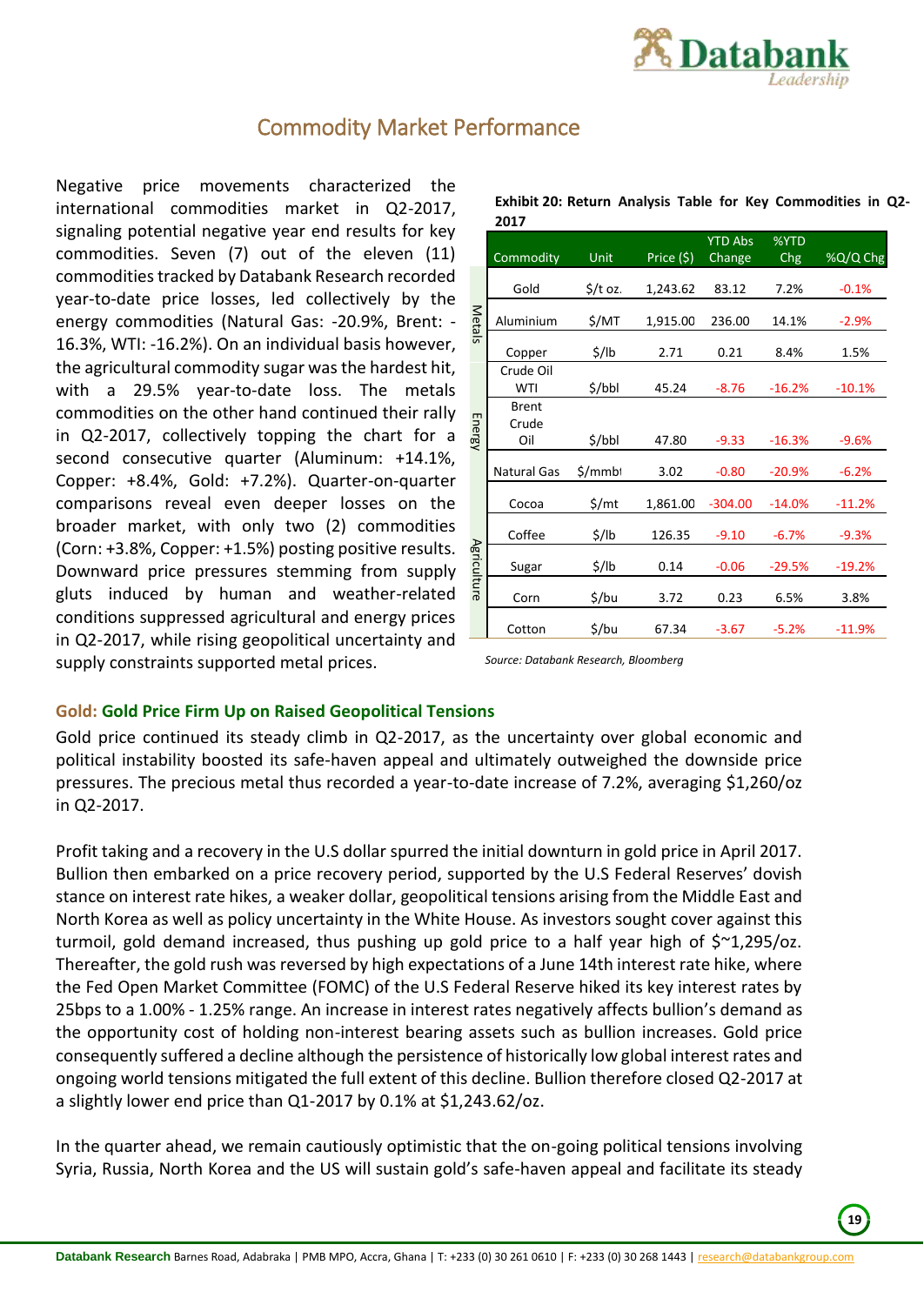

rise. The US Fed maintained its outlook for only one more hike in interest rate in 2017, further fueling bullish investor sentiments for the precious metal by year end. The probable stronger US dollar, which increases the price of gold in other currencies, may however trim the expected price gains.

### **Brent Crude: Oil Market Struggles to Hold on to OPEC Deal Gains**

Brent crude oil prices began Q2-2017 at the peak of a Q1-2017 rally at \$53.57/bbl, and then subsequently fell to a 12-month low of \$44.71/bbl. Following a brief rally thereafter, Brent closed 1H-2017 with a 16.3% year-to-date decline at \$47.80/bbl (-9.33% q/q).

Supply side factors, particularly the growing glut, continued to dominate Brent price dynamics during the quarter. Despite OPEC's effort to reduce output and prop up prices, global oil inventories are yet to reflect any meaningful supply reductions, owing to faster than expected growing output from the US, Libya and Nigeria. According to the Energy Information Administration (EIA), US oil output hit 9.34 million barrels in June while the Baker Hughes U.S rig count recorded an increase to 756 oil rigs by June 30th, compared to 330 oil rigs by the same period last year. OPEC oil output similarly increased to a 2017 high of 280,000 bpd in June, despite the high compliance rate to the output cut deal, owing to a supply increase from the two non-participating member countries; Nigeria and Libya. In the absence of any significant developments suggesting a corresponding increase in oil demand to allay fears of a worsening glut, oil prices continued its downward trajectory. Some intermittent price support this quarter came from consecutive reports suggesting a slowdown of the growth rate of US oil production and some disruptions in key producers such as Libya. The most significant source of positive price support in Q2—2017 however, came from speculation leading up to the OPEC deal extension. The market's response to OPEC's decision to extend the 1.8 million bpd output cut for 9 months, was a brief price rally culminating in crude oil prices peaking at \$53.94/bbl.

The high volume of US oil production is dominating trading of Brent futures, while news of OPEC's oil supply cut extension, had a short-lived and underwhelming effect on prices. As such, barring any significant changes to oil demand in the near term, we maintain a bearish outlook for Brent prices in Q3-2017. Some positive price movements may be observed over the coming quarter, following a report from the EIA suggesting a downwards revision of the US oil production forecast. Given these conditions, our outlook for brent price has been revised down to between \$50/bbl and \$45/bbl in Q3-2017 from between \$55/bbl and \$50/bbl, with some potential for short-lived upside swings.

## **Cocoa: Price Hits 10-Year Low as Supply Glut Persists**

Cocoa ended 1H-2017 at \$1,861/MT (-14% YTD decline), reflecting an 11% q/q loss in Q2-2017. The on-going supply glut was the focus of investors in Q2-2017. Favourable weather conditions, which bodes well for the crop's harvest, occurred across the West African sub region in Q2-2017, where the two producers who account for over 60% of the world's cocoa production are located. Cocoa arrivals at ports in the top grower Ivory Coast totaled 1,689,000 tonnes by June 25, up from 1,420,000 tonnes over the same period last year. Cocoa production during Ghana's main crop season exceeded the targeted of 800,000 tonnes by May 18, hitting a six-year high of 882,175 tonnes. These developments flamed investor perceptions of a bountiful harvest this season, leading to record low prices during the quarter under review.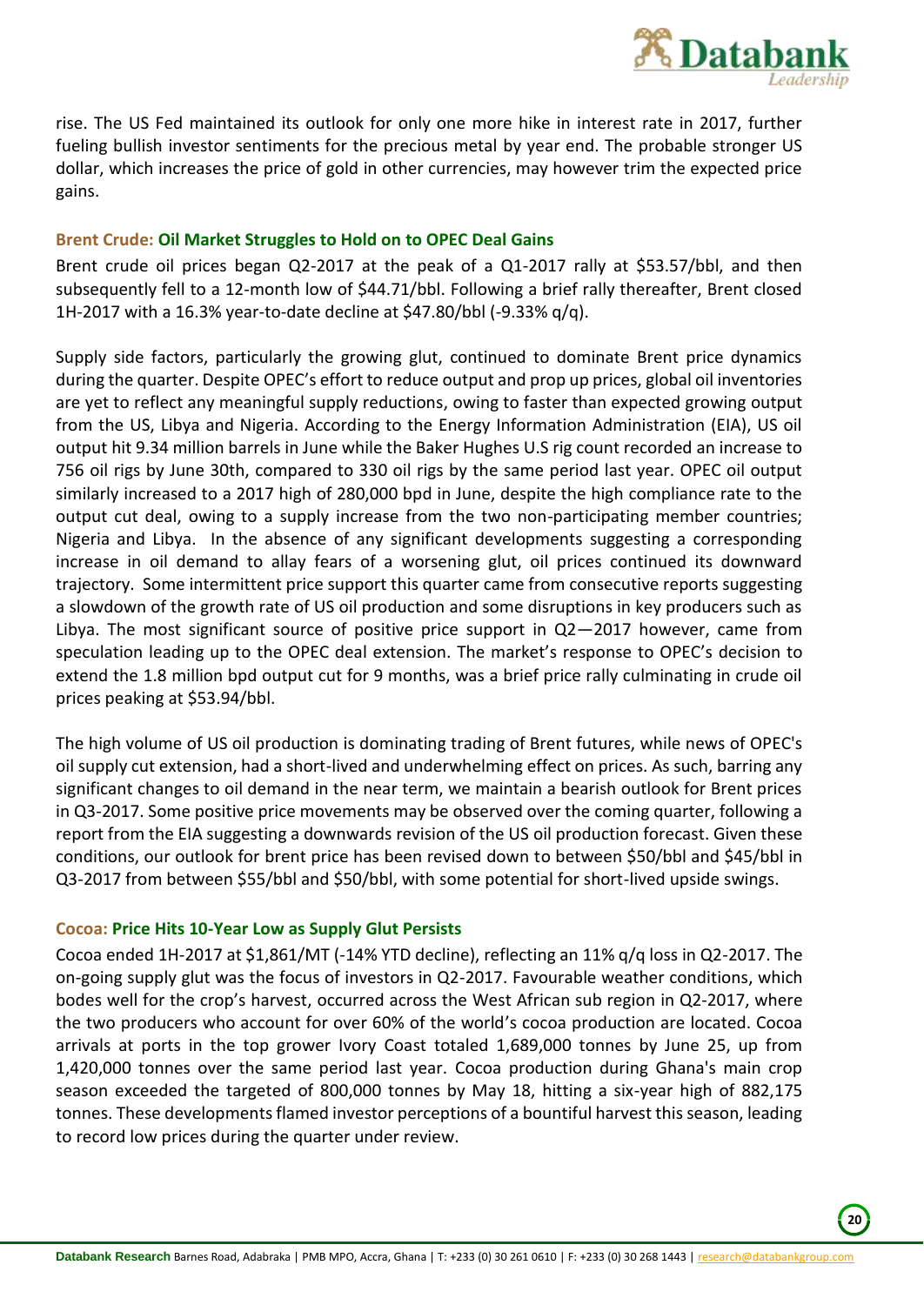

The full extent of this free fall was nonetheless mitigated by brief periods of civic unrest and heavy rains which caused floods in Ivory Coast. These conditions intermittently supported cocoa price as they raise concerns about disruptions to cocoa production and export activity. The record low cocoa prices also attracted bargain hunters in Q2-2017. As theses bargain hunters sought to capitalize on the low prices of the bean, these actions raised the demand for cocoa, further supporting its price.

Our outlook for cocoa price for the remainder of the growing season and Q3-2017 remains bearish as the persistent glut will continue to heavily weigh down on cocoa price. Cocoa demand is forecast to remain steady, thereby failing to counter the growing glut. We therefore expect cocoa price to continue to trend downwards towards new record 10-year lows between \$1,750/MT and \$1,950/MT in the quarter ahead.



#### **Exhibit 21: 1H-2017 Price Performance of Key Commodities**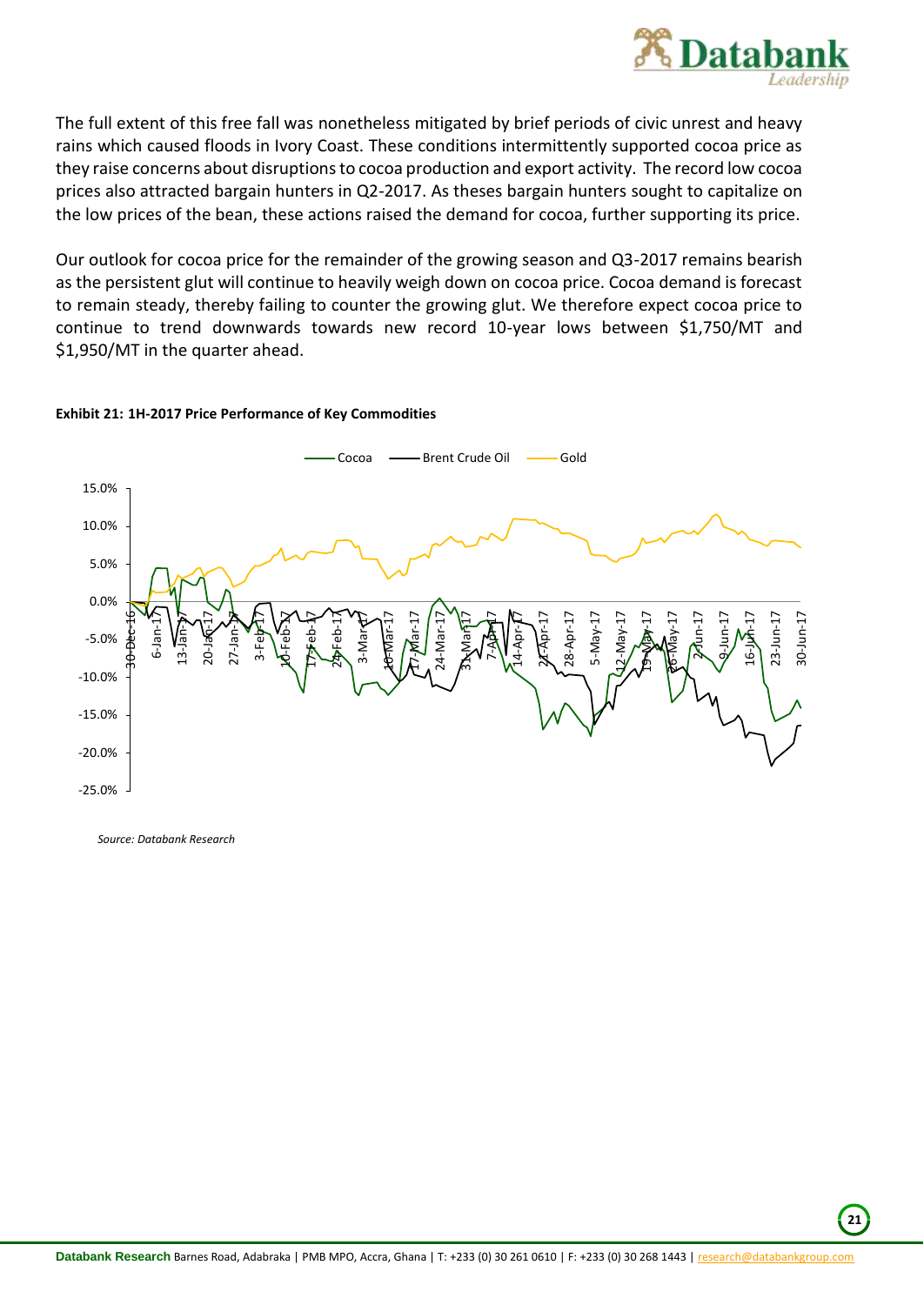

#### **RESEARCH CONTACTS RESEARC**<br>Alex Boahen

alex.boahen@databankgroup.com 0302-610610 Ext 1600

Afua Dankwa Mensa-Bonsu afua.mensa-bonsu@databankgroup.com afua.mensa-bonsu@da<br>0302-610610 Ext 1602

Lawrencia Ama Asante<br>Jawrencia asante@dat lawrencia.asante@databankgroup.com 0302-610610 Ext 1601

Jesse Opoku-Asiedu jesse.opokuasiedu@databankgroup.com 0302-610610 Ext 1601

Gideon Amoaning-Kyei gideon.amoaning-kyei@databankgroup.com<br>0302-610610 Ext 1601 0302-610610 Ext 1601

Michael Asafo-Boakye Jnr. Michael.asafo-boakye@databankgroup.com 0302-610610 Ext 1604

Courage Kingsley Martey courage.martey@databankgroup.com 0302-610610 Ext 1605

Courage Kwesi Boti courage.boti@databankgroup.com 0302-610610 Ext 1603

#### **SALES AND TRADING CONTACTS**

Armah Akotey armah.akotey@databankgroup.com 0302-610610 Ext 1700

**Equities** Ebow Gaisie ebow.gaisie@databankgroup.com 0302-610610 Ext 1703

Sidney Koranteng sidney.koranteng@databankgroup.com 0302-610610 Ext 1702

**Fixed Income** Edwige Yamoah edwige.yamoah@databankgroup.com 0302-610610 Ext 1701

Selorm Afudego selorm.afudego@databankgroup.com 0302-610610 Ext 1704

#### **OFFICES**

#### **Head Office:**

61 Barnes Road Adabraka, PMB MPO, Accra, Ghana Tel : (+233 -302) 61 0610 Fax : +233 (0) 30 268 1443 Email[: research@databankgroup.com](mailto:research@databankgroup.com)

#### **Kumasi Office:**

Databank Brokerage Ltd, Retail Services Division House of Excellence- Adum PMB Central Post Office- Adum Kumasi Tel: (+233-3220) 81483, 80077 Email[: kumasi@databankgroup.com](mailto:kumasi@databankgroup.com)

#### **Tema Office:**

Meridian Plaza, Room 201 & 202, 2nd Floor, Community 1, Tema Tel: (+233- 303) 213240, 210050 Fax: (233-303) 203438 Email[: tema@databankgroup.com](mailto:tema@databankgroup.com)

#### **Sunyani Office:**

GCB main building, Opposite the Ghana Post Office Tel: +233 (0)576 001533, (0)577 704516. Email: sunyani@databankgroup.com

#### **Takoradi Office:**

SSNIT Office Complex, 1 Floor, Room 208 Tel: (+233- 3120) 23628,25465 Fax: (233-3120) 21653, 25075 Email[: info@databankgroup.com](mailto:info@databankgroup.com)

#### **Banjul Office:**

2nd Floor, Trust Bank Building, Westfield Junction, P.O Box 3189, Serrekunda, The Gambia Tel: (+220) 4378014, Fax: (+220) 4378016 Email[: gambia@databankgroup.com](mailto:gambia@databankgroup.com)

#### **Monrovia Office:**

One Urban Plaza, Tubman Boulevard Sinkor, Monrovia, Liberia

#### **Partner locations**

(GTBank branches)

| Airport:    | 0577 702012 |
|-------------|-------------|
| East Legon: | 0577 702013 |
| Lapaz:      | 0577 739461 |
| Madina:     | 0577 739462 |
| Osu:        | 0577 702014 |
| Ashaiman:   | 0577 702015 |
| Cape Coast: | 0577 702016 |
| Tamale:     | 0577 702017 |
| Tarkwa:     | 0577 702010 |
|             |             |

**Disclaimer Policy: The Information has been compiled from sources we believe to be reliable but do not hold ourselves responsible for its completeness or accuracy. It is not an offer to sell or a solicitation or an offer to buy securities. This firm and its affiliates and their officers and employees may or may not have a position in or with respect to the securities mentioned herein. This firm and its affiliates may from time-to-time have a consulting relationship with a company being reported upon. This may involve the firm or the affiliates providing significant corporate finance services and acting as the company's official or sponsoring broker. All opinions and estimates included in this report constitute our judgment as of that date and are subject to change without notice. Available only to persons having professional experience in matters relating to investment.**